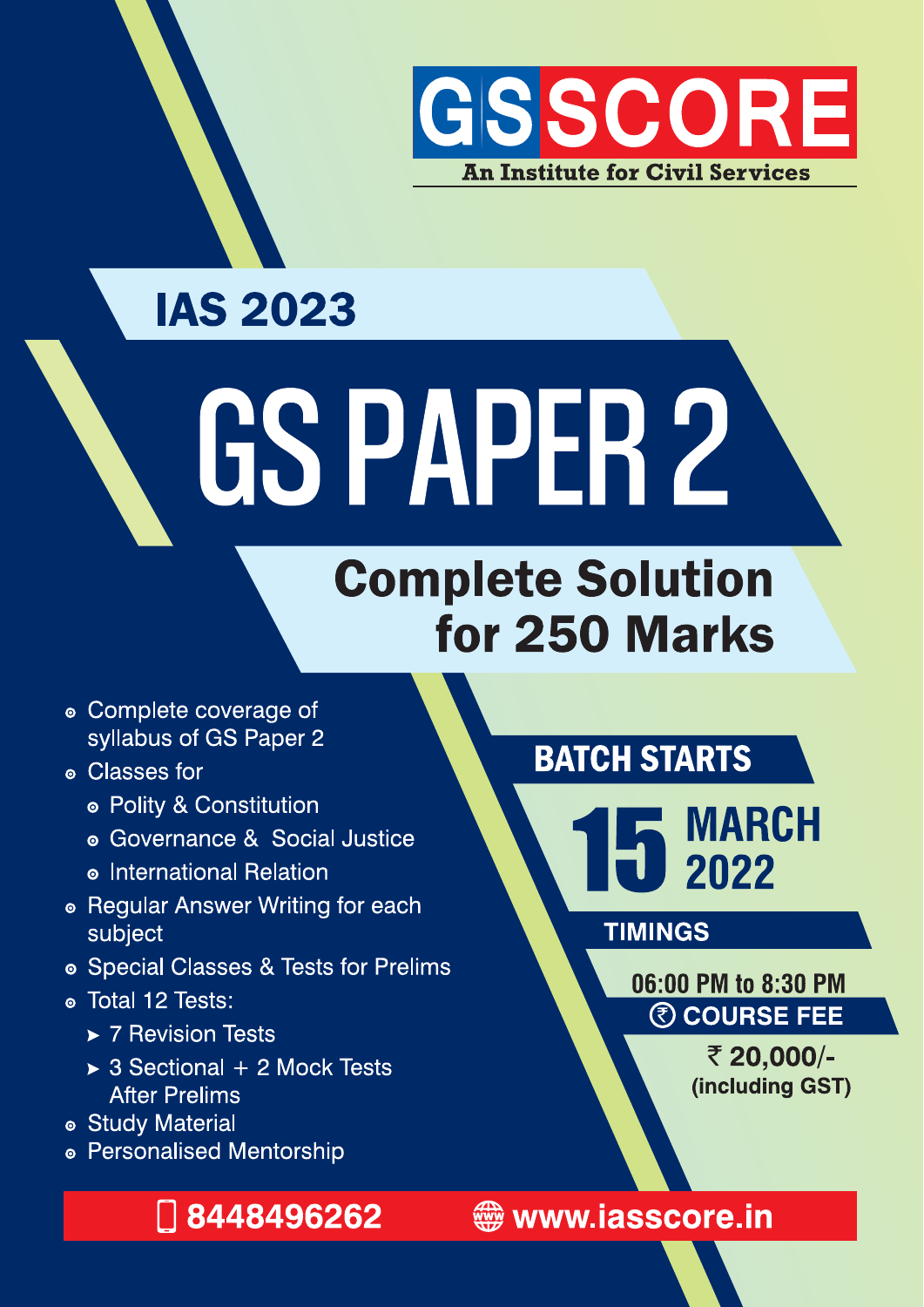#### **GSSCORE**

# Course DELIVERY

The Course involves the start from basics of all the concepts and raising the bar through our innovative course delivery to encounter both prelims and Mains examination decisively. The course delivery includes:

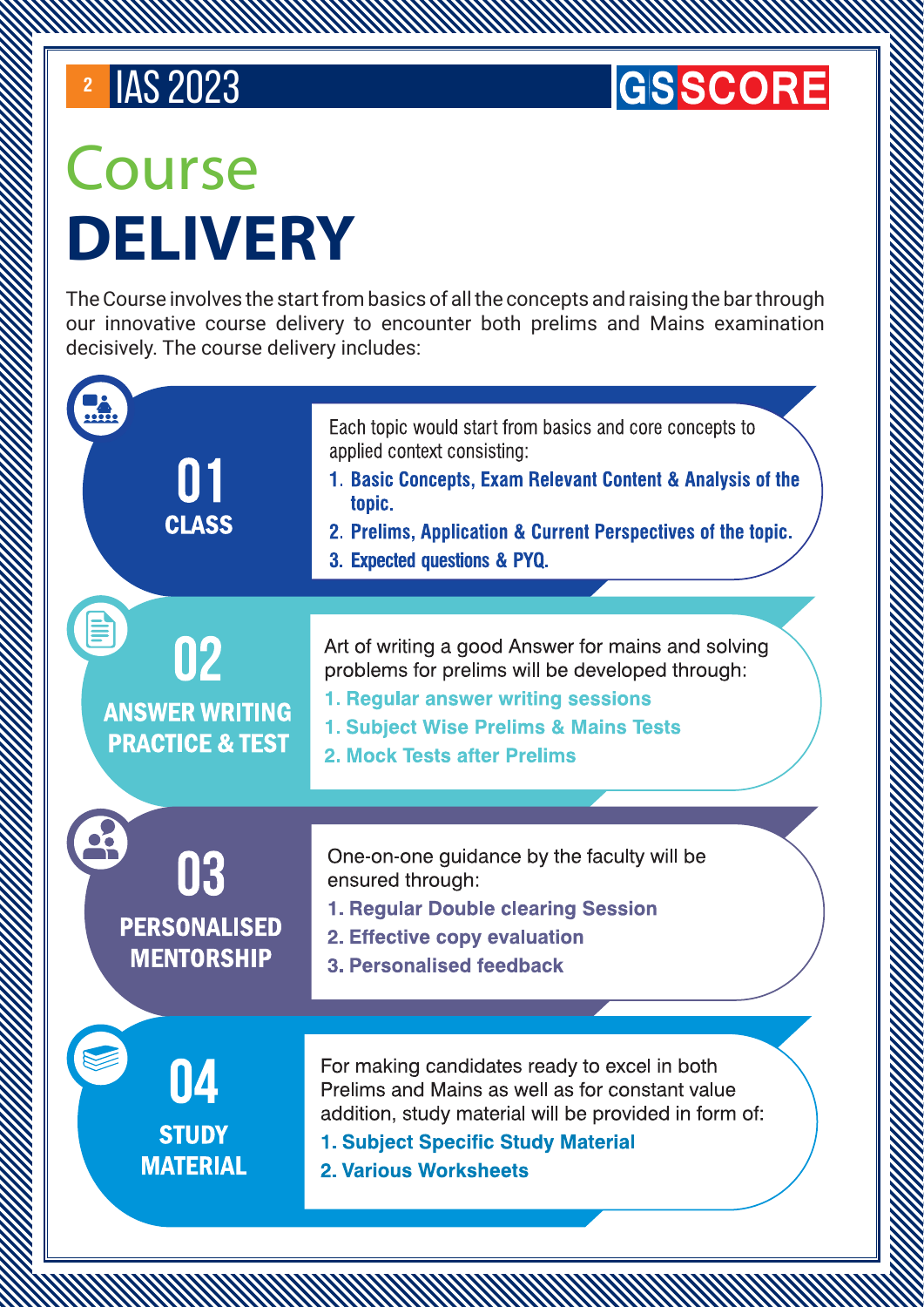# Course SESSION PLAN

#### **-- Note --**

The following session plan is only indicative of the issues and the topics to be covered in different sessions; actual coverage of issues would be far wider

#### **CONSTITUTION & INDIAN POLITY**

| <b>SESSION</b> | <b>TOPICS</b>                                                                                               | <b>SUB TOPIC</b>                                                                                                                                                 | <b>CONTEMPORARY</b><br><b>ISSUES</b>                                                                           |
|----------------|-------------------------------------------------------------------------------------------------------------|------------------------------------------------------------------------------------------------------------------------------------------------------------------|----------------------------------------------------------------------------------------------------------------|
| 1              | <b>Indian</b><br>Constitution-<br><b>Historical</b><br><b>Underpinnings,</b><br><b>Evolution, Features,</b> | Introduction<br>History<br><b>Making of Constitution</b><br>Key Features of<br>Constitution                                                                      | Ministry of<br>Cooperation<br>Census 2021<br>Delimitation                                                      |
| $\overline{2}$ | Preamble,<br><b>Significant</b><br><b>Provisions, Basic</b><br><b>Structure</b>                             | Preamble and Its<br>significance<br>Key features<br><b>Basic Structure</b><br><b>Doctrine</b>                                                                    | The Standards Of<br><b>Basic Structure:</b><br><b>Questioning The</b><br><b>Master Of The</b><br><b>Roster</b> |
| 3              | <b>Union and states</b>                                                                                     | Concept of Union of<br><b>States</b><br><b>Territorial Division</b><br>Reorganisation<br><b>Demand for New States</b><br>and UTs<br><b>Challenges and Issues</b> | Demand for new<br>states<br>Demand for<br>legislative council<br>Enemy property                                |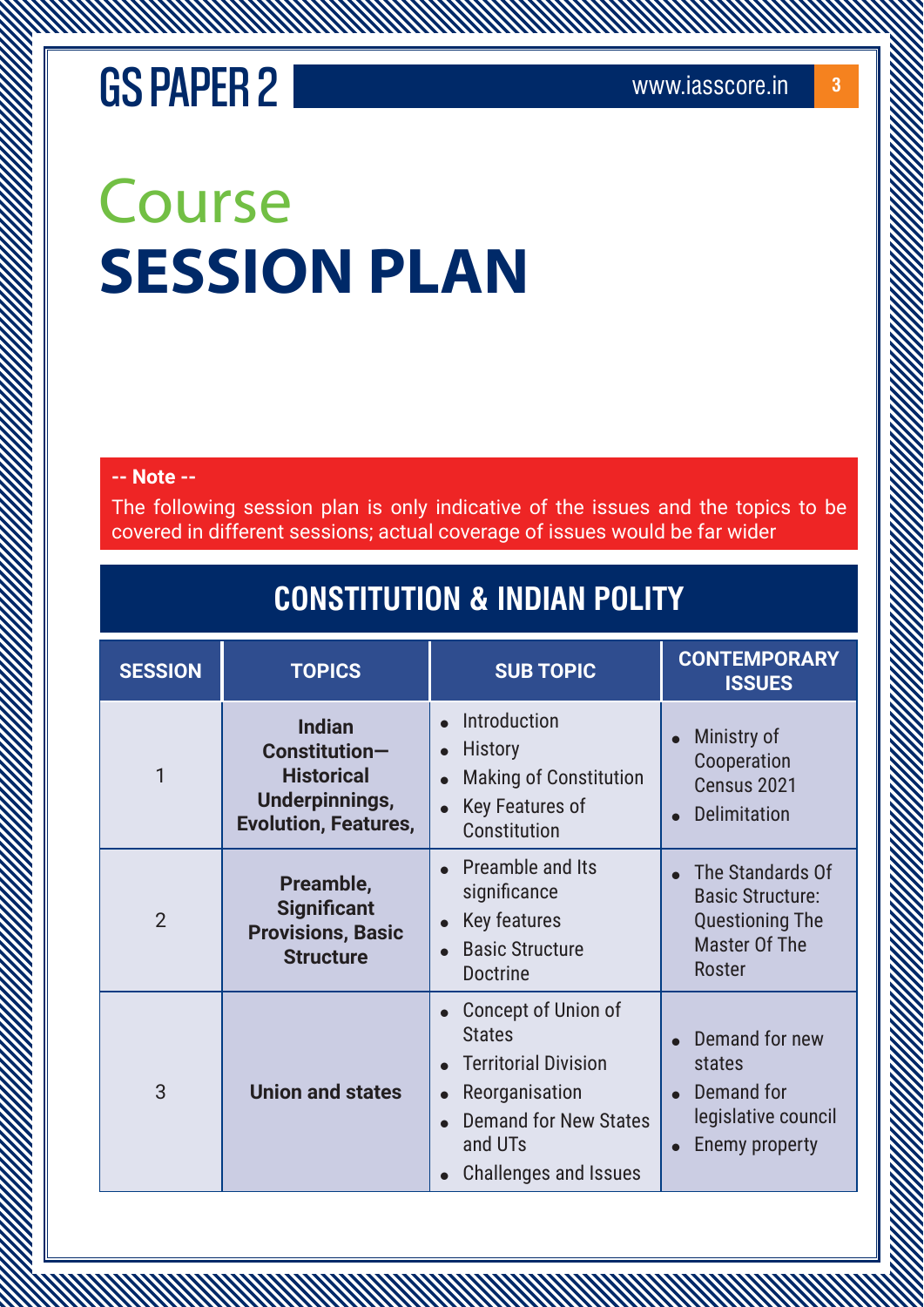AN MANAMAN MANAMAN

#### **GSSCORE**

| <b>SESSION</b> | <b>TOPICS</b>                         | <b>SUB TOPIC</b>                                                                                                                                                                                                                                                                                                                                                                                                                                                      | <b>CONTEMPORARY</b><br><b>ISSUES</b>                                                                                                                                                                                                                                                                                                                                                                                                                                                                            |
|----------------|---------------------------------------|-----------------------------------------------------------------------------------------------------------------------------------------------------------------------------------------------------------------------------------------------------------------------------------------------------------------------------------------------------------------------------------------------------------------------------------------------------------------------|-----------------------------------------------------------------------------------------------------------------------------------------------------------------------------------------------------------------------------------------------------------------------------------------------------------------------------------------------------------------------------------------------------------------------------------------------------------------------------------------------------------------|
| $\overline{4}$ | <b>Citizenship</b>                    | <b>Meaning</b><br>Significance<br><b>Citizenship Act</b><br><b>Issues and Challenges</b>                                                                                                                                                                                                                                                                                                                                                                              | Citizenship<br><b>Amendment Act</b><br><b>NRC</b><br><b>NPR</b><br>PIO and OIC Issue                                                                                                                                                                                                                                                                                                                                                                                                                            |
| 5              | <b>Fundamental</b><br><b>Rights 1</b> |                                                                                                                                                                                                                                                                                                                                                                                                                                                                       | Right to protest<br>vs. Right to<br>mobilization                                                                                                                                                                                                                                                                                                                                                                                                                                                                |
| 6              | <b>Fundamental</b><br><b>Rights 2</b> | <b>Basic of Fundamental</b><br><b>Rights</b><br>Significance<br><b>Right to Equality</b><br>$\bullet$<br><b>Right to Freedom</b><br><b>Right Against</b><br>$\bullet$<br>Exploitation<br>Right to Freedom of<br>$\bullet$<br>Religion<br><b>Cultural and</b><br>$\bullet$<br><b>Educational Rights</b><br><b>Right to Constitutional</b><br><b>Remedies</b><br>Writs<br>Armed Forces and<br><b>Fundamental Rights</b><br>Martial Law and<br><b>Fundamental Rights</b> | Preventive<br>$\bullet$<br>detention<br><b>Mandamus</b><br>$\bullet$<br><b>Cannot Be Issued</b><br>For Setting Up<br>An Adjudicatory<br><b>Body Or Tribunal:</b><br><b>Supreme Court</b><br>Article 32 and<br>its ever changing<br>interpretation<br>Right to be<br>Forgotten<br><b>Right to protest</b><br>vs. Right to<br>mobilization<br><b>Right to speedy</b><br>trial is a<br>fundamental right?<br>The right to Health<br>Getting<br>$\bullet$<br>government aid:<br><b>Fundamental Right</b><br>or DPSP |
| $\overline{7}$ | <b>Fundamental</b><br><b>Rights 3</b> | <b>Property Rights</b><br><b>Issues</b><br>Law vs Fundamental<br>Rights                                                                                                                                                                                                                                                                                                                                                                                               | 'Right to Protest'<br>(Shaheen Bagh<br>case)<br><b>Fundamental Right</b><br>to Speedy trial                                                                                                                                                                                                                                                                                                                                                                                                                     |

A MARTIN AN MARTIN AN MARTIN AN HANDARD STANDARD STANDARD STANDARD STANDARD STANDARD STANDARD STANDARD STANDARD STANDARD STANDARD STANDARD STANDARD STANDARD STANDARD STANDARD STANDARD STANDARD STANDARD STANDARD STANDARD ST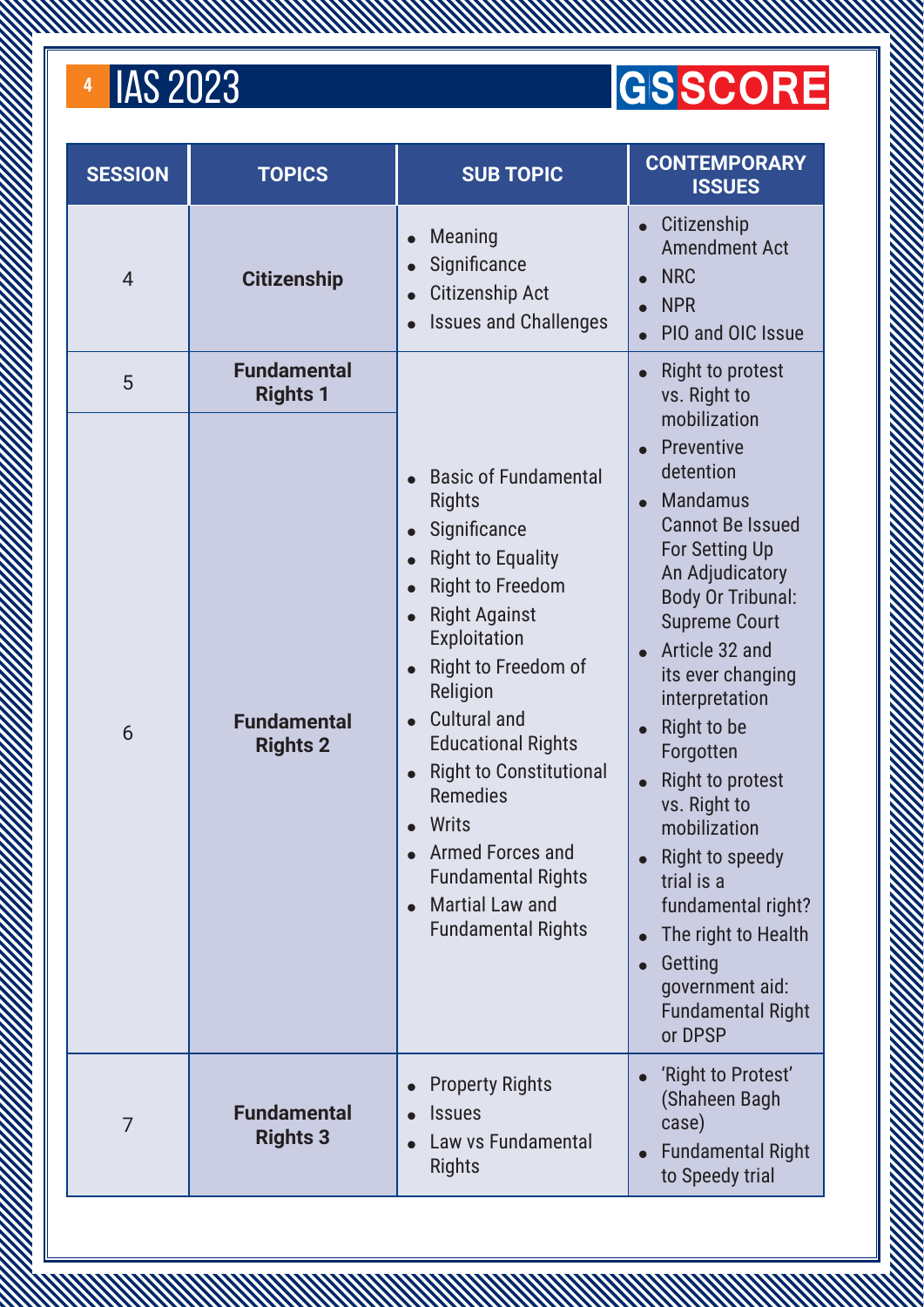**MANAMANA** 

| <b>SESSION</b>                                                                         | <b>TOPICS</b>                                                                                 | <b>SUB TOPIC</b>                                                                                                                                                                                                                                                        | <b>CONTEMPORARY</b><br><b>ISSUES</b>                                                                                                                                                                                                                                     |
|----------------------------------------------------------------------------------------|-----------------------------------------------------------------------------------------------|-------------------------------------------------------------------------------------------------------------------------------------------------------------------------------------------------------------------------------------------------------------------------|--------------------------------------------------------------------------------------------------------------------------------------------------------------------------------------------------------------------------------------------------------------------------|
| 8                                                                                      | <b>Fundamental</b><br><b>Rights 4</b>                                                         | Evaluation of<br><b>Fundamental Rights</b>                                                                                                                                                                                                                              | Article 32 and<br>its ever changing                                                                                                                                                                                                                                      |
| 9                                                                                      | <b>Fundamental</b><br><b>Rights 5</b>                                                         | <b>Other Rights</b><br>$\bullet$                                                                                                                                                                                                                                        | interpretation<br>Right to be<br>Forgotten                                                                                                                                                                                                                               |
| 10                                                                                     | <b>Fundamental</b><br><b>Rights 6</b>                                                         |                                                                                                                                                                                                                                                                         | <b>Right to protest</b><br>vs. Right to<br>mobilization<br>The right to Health<br>Getting rid of<br><b>Sedition Law or</b><br>not<br>The IT Rules and<br>constitutionality<br>Validity of self-<br>incriminating<br>evidence (narco,<br>lie detection tests,<br>$etc.$ ) |
| 11                                                                                     | <b>Directive Principles</b><br>of State Policy<br><b>Fundamental Duties</b><br>and Amendments | <b>Features and</b><br>classification<br>Directives- Old and<br><b>New</b><br>Significance<br>Issues, criticism and<br>Evaluation<br>What are Fundamental<br>Duties?<br>Significance and Issues<br><b>Amendment: Types</b><br>Procedure<br><b>Issues and evaluation</b> | <b>Personal Laws</b><br>versus Gender<br>Justice: Will a<br><b>Uniform Civil</b><br><b>Code Solve the</b><br>Problem?<br><b>The Constitution</b><br>(One Hundred<br>and Second<br>Amendment) Act,<br>2018                                                                |
| <b>PT Special-1</b>                                                                    |                                                                                               | Constitution (history, evolution, etc.),<br>Citizenship, Fundamental Rights, DPSP,<br>Fundamental Duties, etc.                                                                                                                                                          |                                                                                                                                                                                                                                                                          |
| <b>Prelims Test + Mains Answer Writing</b><br><b>Revision Test-1</b><br>(Session 1-11) |                                                                                               |                                                                                                                                                                                                                                                                         |                                                                                                                                                                                                                                                                          |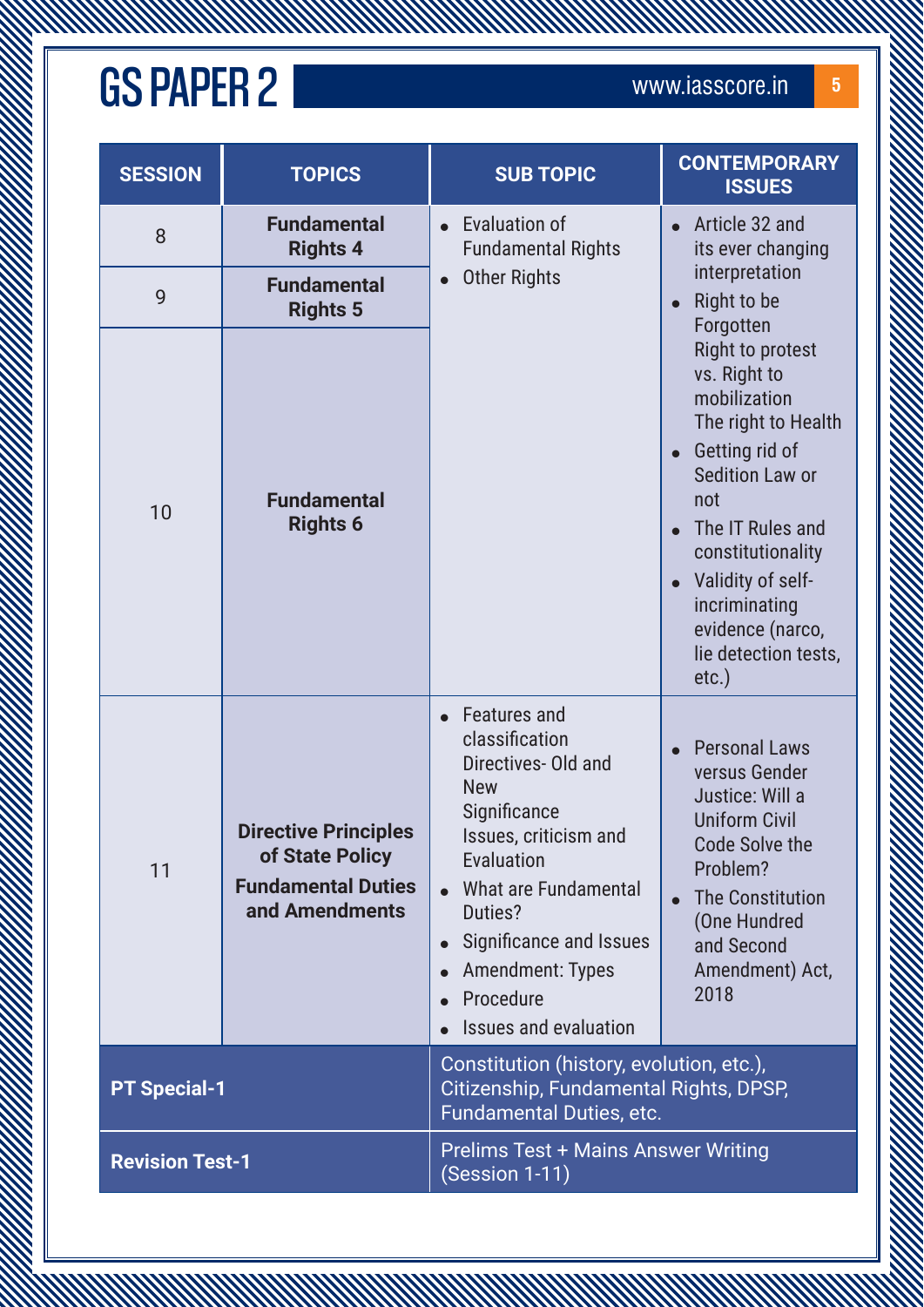#### **GSSCORE**

| <b>SESSION</b> | <b>TOPICS</b>                                                           | <b>SUB TOPIC</b>                                                                                                                                                                                                    | <b>CONTEMPORARY</b><br><b>ISSUES</b>                                                                                                                                                                                                                                                                                                                                  |
|----------------|-------------------------------------------------------------------------|---------------------------------------------------------------------------------------------------------------------------------------------------------------------------------------------------------------------|-----------------------------------------------------------------------------------------------------------------------------------------------------------------------------------------------------------------------------------------------------------------------------------------------------------------------------------------------------------------------|
| 12             | <b>Federalism, Centre-</b><br>state and Inter-state<br><b>Relations</b> | Federal System:<br>$\bullet$<br><b>Features</b><br><b>Federal System:</b><br>$\bullet$<br>Evaluation<br><b>Centre-State Relations:</b><br>$\bullet$<br>Legislative, Executive,<br>Financial<br>Inter-State dynamics | Assam-Mizoram<br>border tension<br>Naga Peace<br>$\bullet$<br><b>Process</b><br>Asymmetric<br>federalism-<br><b>Manipur</b><br>Karbi Agreement<br>$\bullet$<br><b>Health</b> in<br>$\bullet$<br><b>Concurrent list: A</b><br>solution for Health<br><b>Sector</b><br><b>Inter-State Border</b><br><b>Disputes</b><br><b>Bifurcation of</b><br>States: Good or<br>Bad? |
| 13             | <b>Parliament &amp;</b><br><b>Legislatures 1</b>                        | <b>Parliamentary System</b><br>$\bullet$<br><b>Parliament and State</b><br>$\bullet$<br>Legislatures: An<br>institution<br>Composition<br>$\bullet$<br><b>Elections</b><br><b>Duration</b><br>Membership            | Parliamentary<br>$\bullet$<br>Proceedings<br>Logjam<br>$\bullet$<br>Performance of<br>Parliament                                                                                                                                                                                                                                                                      |
| 14             | <b>Parliament &amp;</b><br><b>Legislatures 2</b>                        | <b>Houses</b><br>$\bullet$<br><b>Presiding Officers</b><br>Leaders<br><b>Sessions</b><br><b>Devices</b>                                                                                                             | <b>Position of Deputy</b><br><b>Speaker</b><br>Position of LOP                                                                                                                                                                                                                                                                                                        |
| 15             | <b>Parliament &amp;</b><br><b>Legislatures 3</b>                        | Procedure of<br>Proceedings<br><b>Budget</b><br>$\bullet$<br><b>Evaluation of Role</b>                                                                                                                              | <b>Confidence Motion</b><br>Parliamentary<br>$\bullet$<br><b>Privileges</b><br><b>Question and Zero</b><br>Hour                                                                                                                                                                                                                                                       |

A MARTIN A MARTIN A MARTIN A MARTIN A MARTIN A MARTIN A MARTIN A MARTIN A MARTIN A MARTIN A MARTIN A MARTIN A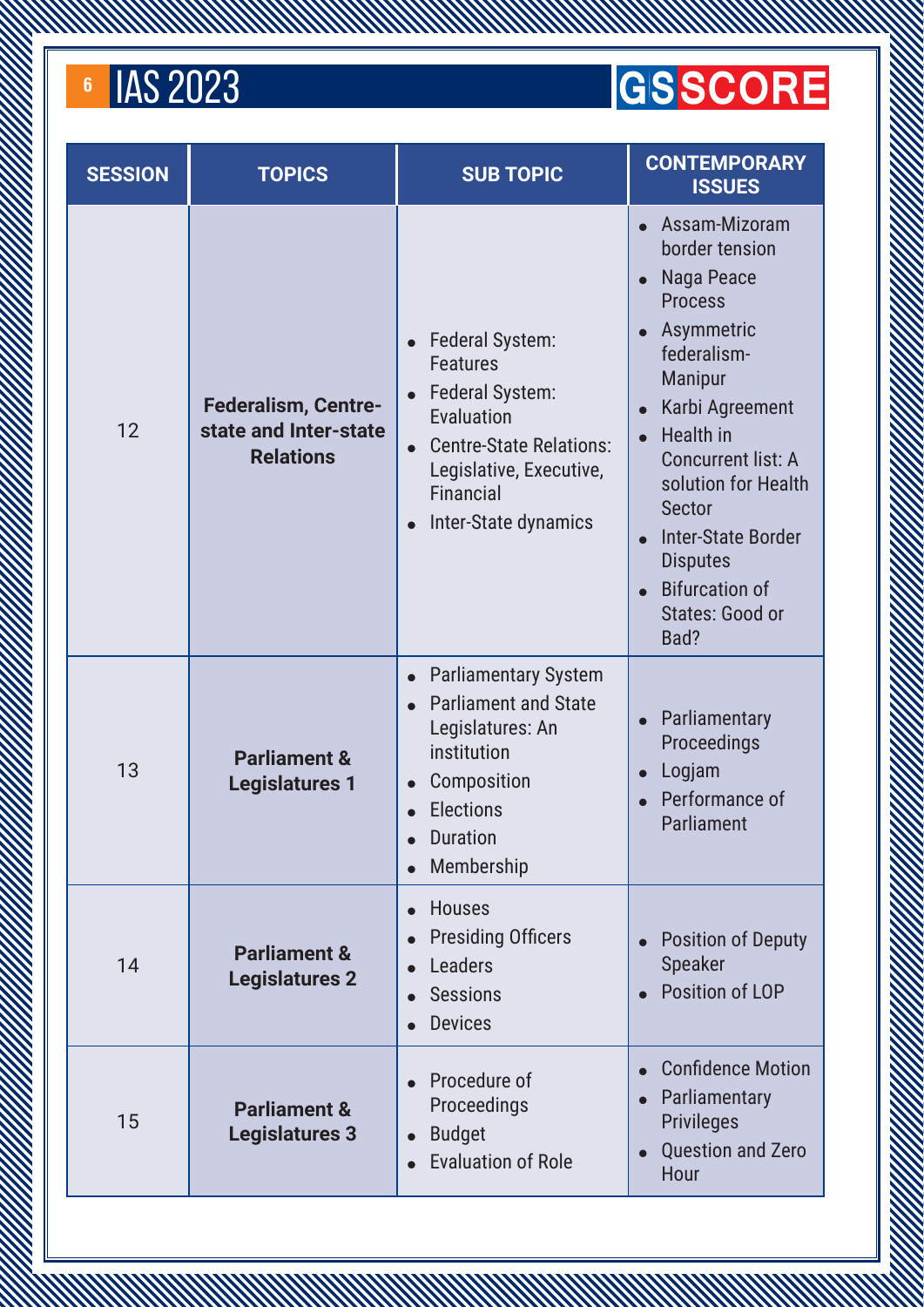**MANAMANA** 

| <b>SESSION</b> | <b>TOPICS</b>                                    | <b>SUB TOPIC</b>                                                                                                                                                                   | <b>CONTEMPORARY</b><br><b>ISSUES</b>                                                                                                                      |
|----------------|--------------------------------------------------|------------------------------------------------------------------------------------------------------------------------------------------------------------------------------------|-----------------------------------------------------------------------------------------------------------------------------------------------------------|
|                |                                                  |                                                                                                                                                                                    | <b>Certification of</b><br>bills as money<br>bill: Discretionary<br>power of Speaker                                                                      |
| 16             | <b>Parliament &amp;</b><br><b>Legislatures 4</b> | Parliamentary<br><b>Committees</b><br><b>Financial Committees</b><br><b>Departmental Standing</b><br><b>Committees</b><br><b>Other Committees</b><br><b>Forums and Groups</b>      | <b>Effectiveness of</b><br>Parliamentary<br><b>Committees</b><br>Role of<br><b>Committees</b><br>in Public<br>Consultation<br>Intra-committee<br>politics |
| 17             | <b>Emergency</b><br>provisions                   | <b>Types of Emergency</b><br>Constitutional<br><b>Provisions</b><br>Issues and criticism<br>Evaluation                                                                             | Article 356 and<br>365-Need a relook                                                                                                                      |
| 18             | <b>Union Executive</b>                           | <b>President &amp; Vice</b><br>President<br><b>Elections</b><br>Qualifications<br>Significance<br><b>Powers</b><br>Evaluation                                                      | Discretion to call<br>and form the<br>government                                                                                                          |
| 19             | <b>Union Executive</b>                           | Prime Minister &<br>Cabinet<br>• Role and Appointment<br>Significance<br><b>PMO</b><br><b>Cabinet and Council of</b><br><b>Ministers</b><br><b>Cabinet Committee</b><br>Evaluation | <b>PMO v/s Ministries</b>                                                                                                                                 |

A MARTIN MARTIN WARRANT WARRANT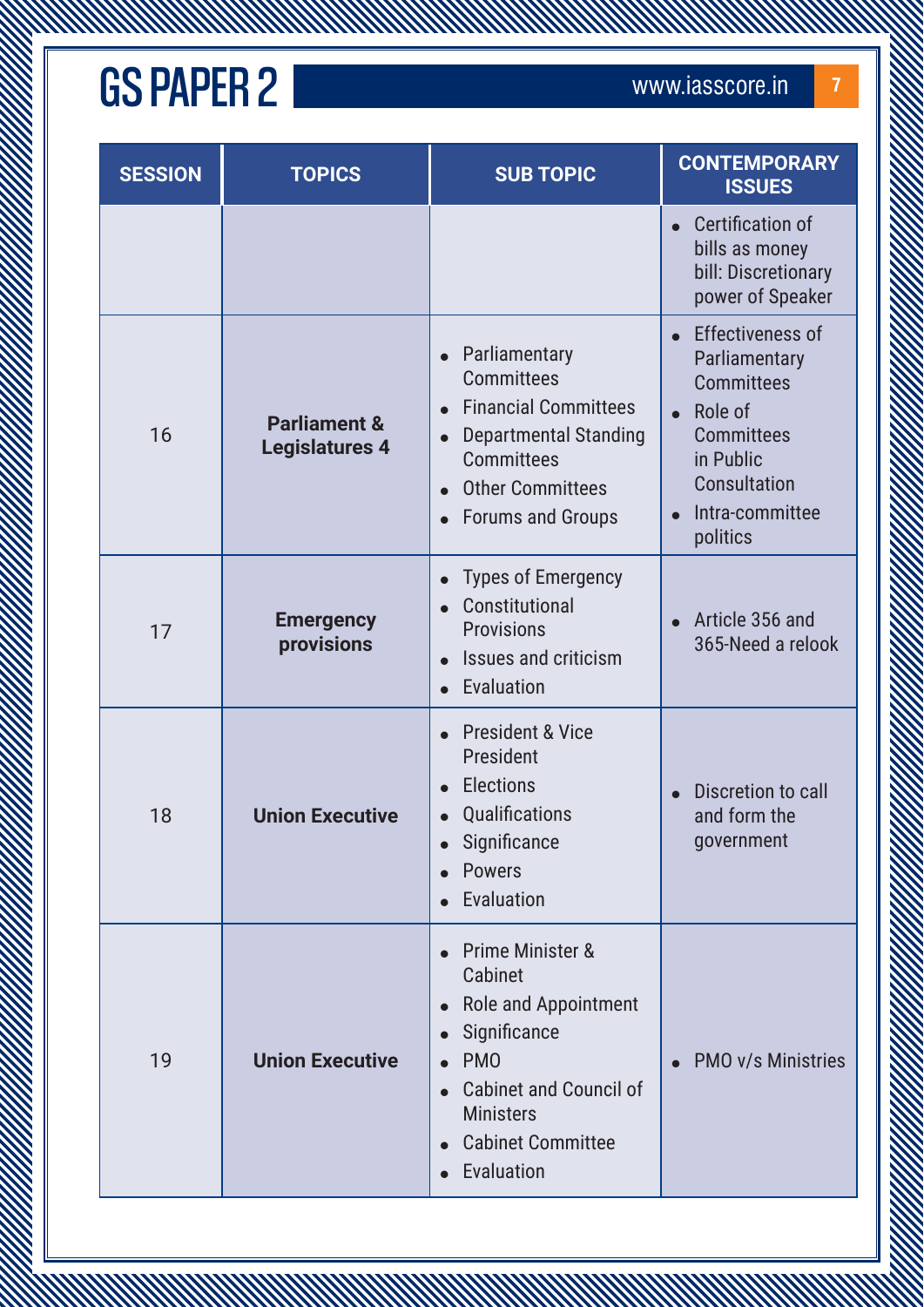#### **GSSCORE**

| <b>SESSION</b> | <b>TOPICS</b>    | <b>SUB TOPIC</b>                                                                                                                                                                                                                                                           | <b>CONTEMPORARY</b><br><b>ISSUES</b>                                                                                                                                                                                                                                                          |
|----------------|------------------|----------------------------------------------------------------------------------------------------------------------------------------------------------------------------------------------------------------------------------------------------------------------------|-----------------------------------------------------------------------------------------------------------------------------------------------------------------------------------------------------------------------------------------------------------------------------------------------|
| 20             | <b>Judiciary</b> | <b>Structure</b><br>$\bullet$<br><b>Supreme Court</b><br><b>Composition and</b><br>Appointment of<br>Judiciary<br><b>Tenure and Removal</b>                                                                                                                                | <b>Judicial</b><br>Appointments<br><b>National Judicial</b><br>Infrastructure<br>Corporation                                                                                                                                                                                                  |
| 21             | <b>Judiciary</b> | Independence of<br><b>Supreme Court</b><br>Jurisdiction and<br>Powers of Supreme<br>Court<br><b>Other Issues</b>                                                                                                                                                           | UAPA and the<br>growing crisis of<br>judicial credibility<br>in India<br>e-Courts Project<br>$\bullet$<br>'Indianising' legal<br>system<br><b>Questioning The</b><br>$\bullet$<br><b>Master Of The</b><br><b>Roster</b><br>Imposing of 'Hindi'<br>$\bullet$<br>as official court<br>language. |
| 22             | <b>Judiciary</b> | <b>Judicial Review</b><br><b>Judicial Activism</b><br><b>Public Interest</b><br>Litigation                                                                                                                                                                                 | The IT Rules<br>$\bullet$<br>fail the test of<br>constitutionality<br><b>Criminal Justice</b><br><b>System</b><br>Article 142                                                                                                                                                                 |
| 23             | <b>Judiciary</b> | <b>High Court and</b><br><b>Subordinate Courts</b><br><b>Composition and</b><br>Appointment<br>Tenure, Removal and<br><b>Transfer</b><br>Jurisdiction and<br><b>Powers</b><br><b>Tribunals</b><br><b>Subordinate Courts</b><br><b>National Legal Services</b><br>Authority | <b>Tribunal Reforms:</b><br>Commission<br>for tribunal<br>Appointments<br><b>Special Courts To</b><br>$\bullet$<br>Try MPs, MLAs'<br>Lower judiciary<br>and centralised<br>recruitment                                                                                                        |

A MARKA MARKA MARKA MARKA MARKA MARKA MARKA MARKA MARKA MARKA MARKA MARKA MARKA MARKA MARKA MARKA MARKA MARKA<br>MARKA MARKA MARKA MARKA MARKA MARKA MARKA MARKA MARKA MARKA MARKA MARKA MARKA MARKA MARKA MARKA MARKA MARKA MA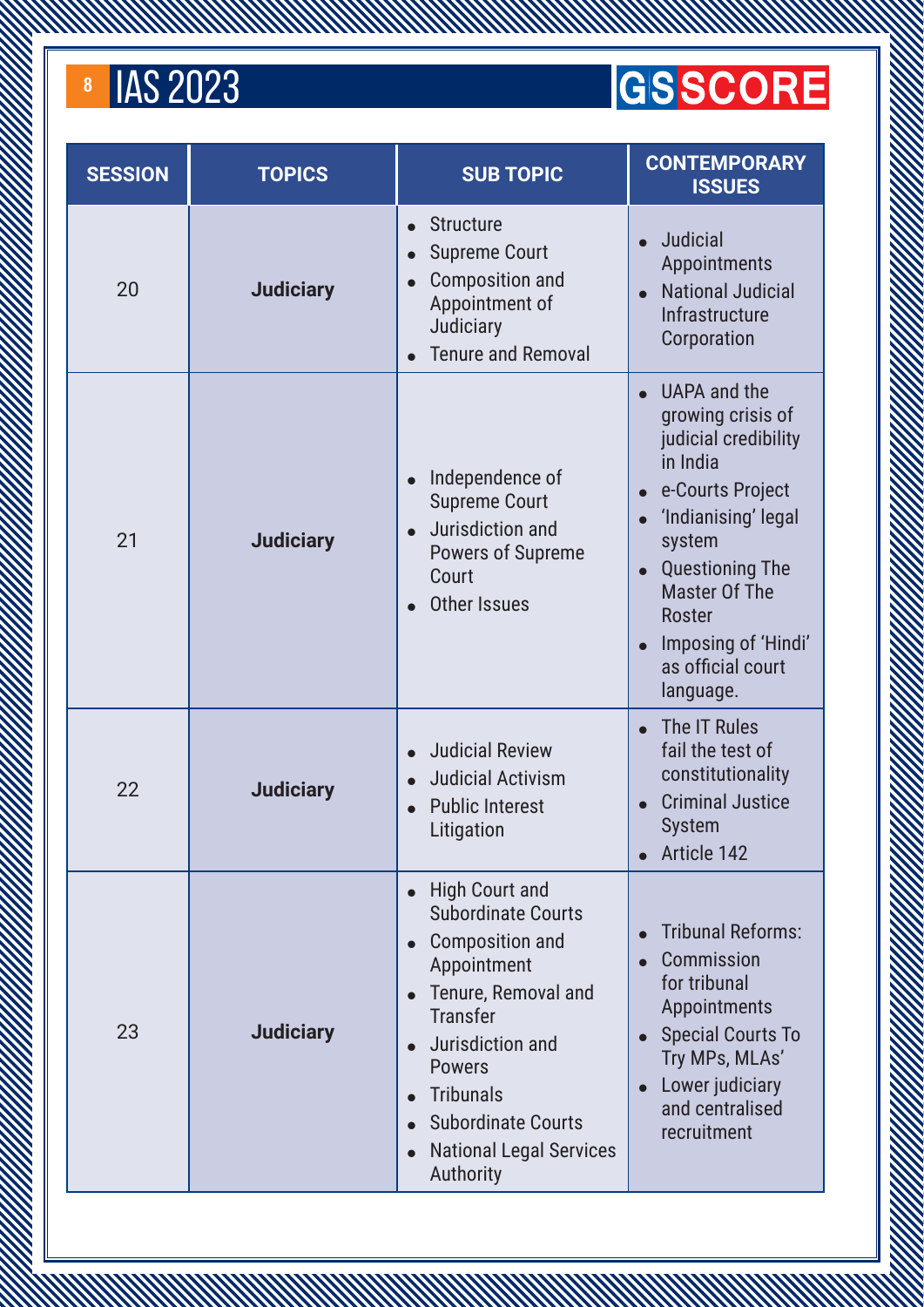**MANAMANA** 

| <b>SESSION</b>         | <b>TOPICS</b>                                   | <b>SUB TOPIC</b>                                                                                                                                                                                                                          | <b>CONTEMPORARY</b><br><b>ISSUES</b>                                                                                                  |
|------------------------|-------------------------------------------------|-------------------------------------------------------------------------------------------------------------------------------------------------------------------------------------------------------------------------------------------|---------------------------------------------------------------------------------------------------------------------------------------|
|                        |                                                 | <b>Lok Adalats</b><br>Other Judicial<br>Institutions and<br><b>Structures</b>                                                                                                                                                             |                                                                                                                                       |
| <b>PT Special-2</b>    |                                                 | Centre-state and Inter-state Relations,<br>Parliament & Legislatures, Emergency,<br>Union Executive, Judiciary, etc.                                                                                                                      |                                                                                                                                       |
| <b>Revision Test-2</b> |                                                 | <b>Prelims Test + Mains Answer Writing</b><br>(Session 12-23)                                                                                                                                                                             |                                                                                                                                       |
| 24                     | <b>Governor &amp; State</b><br><b>Executive</b> | • Role and Significance<br>of Governor<br>Appointment<br>Governor's Office<br>Term<br><b>Powers and Functions</b><br><b>Constitutional Position</b><br>CM <sub>0</sub><br><b>Cabinet and Council of</b><br><b>Ministers</b><br>Evaluation | Governors and<br>Power to pardon<br>CM vs governor/<br>LG/Administrator                                                               |
| 25                     | <b>State Legislature</b>                        | Composition<br><b>Elections</b><br><b>Duration</b><br>Membership<br>$\bullet$<br><b>Houses</b><br>$\bullet$<br><b>Presiding Officers</b><br>$\bullet$<br>Leaders<br><b>Evaluation of Role</b>                                             | Questions around<br>the election of<br><b>Deputy Speaker</b><br>Official language<br>of the States                                    |
| 26                     | <b>Special Provisions</b>                       | <b>Provisions for</b><br>Maharashtra and<br>Gujarat<br><b>Provisions for</b><br>$\bullet$<br>Nagaland<br><b>Provisions for Assam</b><br>and Manipur                                                                                       | <b>Special Packages</b><br>Demand for Inner<br><b>Permit Line</b><br>Issues around<br><b>Armed Forces</b><br>(Special Powers)<br>Act. |

A MARTIN MARTIN ANNO MARTIN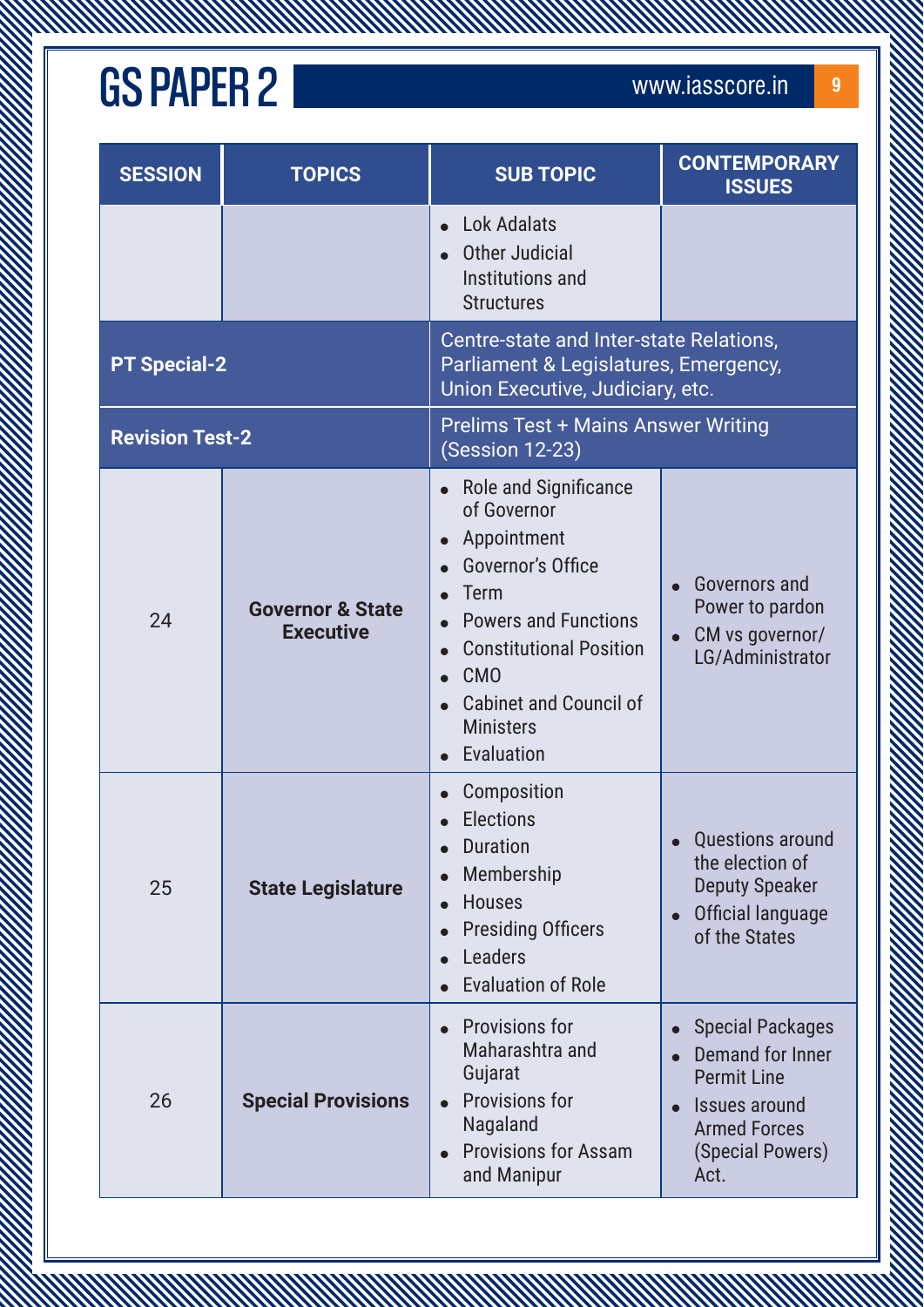#### 10 **IAS 2023**

#### **GSSCORE**

| <b>SESSION</b> | <b>TOPICS</b>                                                            | <b>SUB TOPIC</b>                                                                                                                                                                                                     | <b>CONTEMPORARY</b><br><b>ISSUES</b>                                                                                       |
|----------------|--------------------------------------------------------------------------|----------------------------------------------------------------------------------------------------------------------------------------------------------------------------------------------------------------------|----------------------------------------------------------------------------------------------------------------------------|
|                |                                                                          | <b>Provisions for Andhra</b><br>Pradesh or Telangana<br><b>Provisions for Sikkim</b><br><b>Provisions for Mizoram</b><br><b>Provisions for</b><br>Arunachal Pradesh and<br>Goa<br><b>Provisions for</b><br>Karnataka |                                                                                                                            |
| 27             | <b>Local</b><br><b>Government - 1</b>                                    | <b>History</b><br>Evolution<br><b>Committees and</b><br><b>Commissions</b><br>73rd and 74th<br>Constitutional<br>Amendments                                                                                          | <b>Municipal Bonds</b><br>and issue of<br><b>Finances</b><br>Conflicting<br>Jurisdiction<br><b>Quota for locals</b>        |
| 28             | <b>Local</b><br><b>Government-2</b>                                      | <b>PRIS</b><br><b>Structure</b><br>Classification<br>Implementation and<br>Evaluation<br><b>Urban Local Bodies</b><br><b>Structure</b><br>Classification<br>Implementation and<br>Evaluation                         | <b>PESA and Adivasi</b><br>self-governance<br>system<br><b>Regional Disparity:</b><br>A Source of All<br><b>Discontent</b> |
| 29             | <b>Union Territories;</b><br><b>Scheduled and</b><br><b>Tribal Areas</b> | <b>Creation of UTs</b><br><b>Administration of UTs</b><br><b>Special Provisions for</b><br><b>Delhi</b><br>Administration of<br><b>Scheduled Areas</b><br><b>Administration of Tribal</b><br>Areas                   | Distribution of<br>power between<br>LG and elected<br>government<br>Demand for new<br><b>UTs</b>                           |

A MARKA MARKA MARKA MARKA MARKA MARKA MARKA MARKA MARKA MARKA MARKA MARKA MARKA MARKA MARKA MARKA MARKA MARKA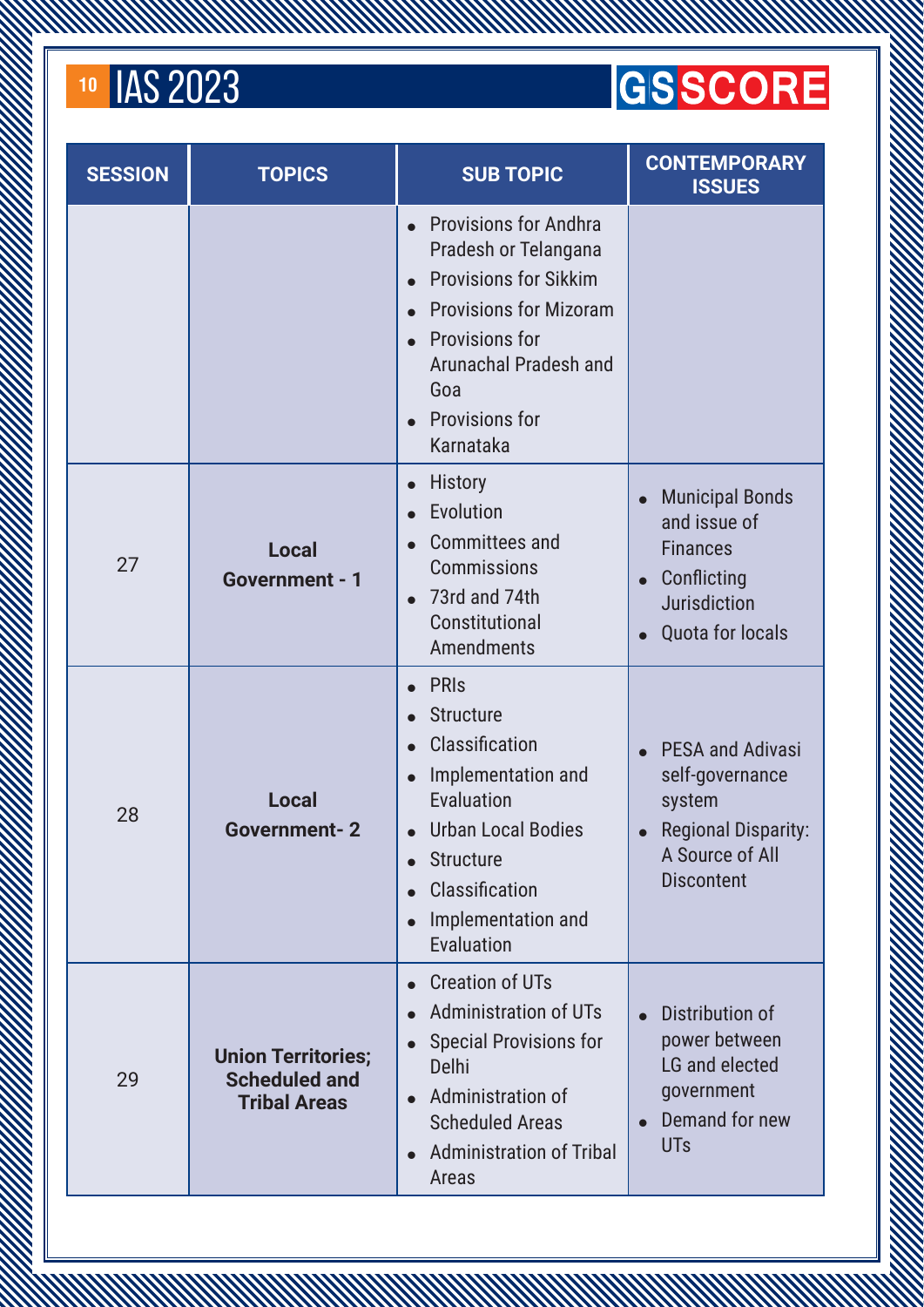**MANAMANA** 

| <b>SESSION</b> | <b>TOPICS</b>                                                               | <b>SUB TOPIC</b>                                                                                                                                                                                                                                                                                                                                                                                                                                                                                                                                     | <b>CONTEMPORARY</b><br><b>ISSUES</b>                                                                                                                                                                                                                              |
|----------------|-----------------------------------------------------------------------------|------------------------------------------------------------------------------------------------------------------------------------------------------------------------------------------------------------------------------------------------------------------------------------------------------------------------------------------------------------------------------------------------------------------------------------------------------------------------------------------------------------------------------------------------------|-------------------------------------------------------------------------------------------------------------------------------------------------------------------------------------------------------------------------------------------------------------------|
| 30             | <b>Elections</b>                                                            | <b>Composition of ECI</b><br>Independence of ECI<br><b>Powers and Functions</b><br>of ECI<br>Representation of<br>People's Act                                                                                                                                                                                                                                                                                                                                                                                                                       | State funding of<br>elections<br>Simultaneous<br>Election<br><b>NRIs and Postal</b><br><b>Ballots</b><br><b>Right to recall</b><br>$\bullet$<br><b>Registration of</b><br><b>Political Parties</b><br>Issues around<br><b>Election Symbols</b><br>E-voting system |
| 31             | <b>Commissions for</b><br><b>Backward and</b><br><b>Vulnerable Sections</b> | Composition,<br><b>Appointments, Powers</b><br>& Functions, Mandate,<br>and Issues related to:<br>$\blacktriangleright$ National<br><b>Commission for SCs</b><br>$\blacktriangleright$ National<br><b>Commission for STs</b><br>$\blacktriangleright$ National<br><b>Commission for BCs</b><br>> National<br><b>Commission for</b><br>Women<br><b>National</b><br><b>Commission for</b><br><b>Protection of Child</b><br><b>Rights</b><br>Transgender<br>$\triangleright$ Special Officer for<br><b>Linguistic Minorities</b><br>▶ Other Commissions | Transgender<br><b>Rights</b><br><b>OBC Sub-</b><br>categorization<br>Anamaya:<br><b>Tribal Health</b><br>Collaborative<br><b>EWS Quota</b><br>problem                                                                                                             |
| 32             | <b>Constitutional</b><br><b>Institutions - 1</b>                            | Composition,<br><b>Appointments, Powers</b><br>& Functions, Mandate,<br>and Issues related to:                                                                                                                                                                                                                                                                                                                                                                                                                                                       | Compensation<br>clauses<br>Politicization of<br><b>GST Council</b>                                                                                                                                                                                                |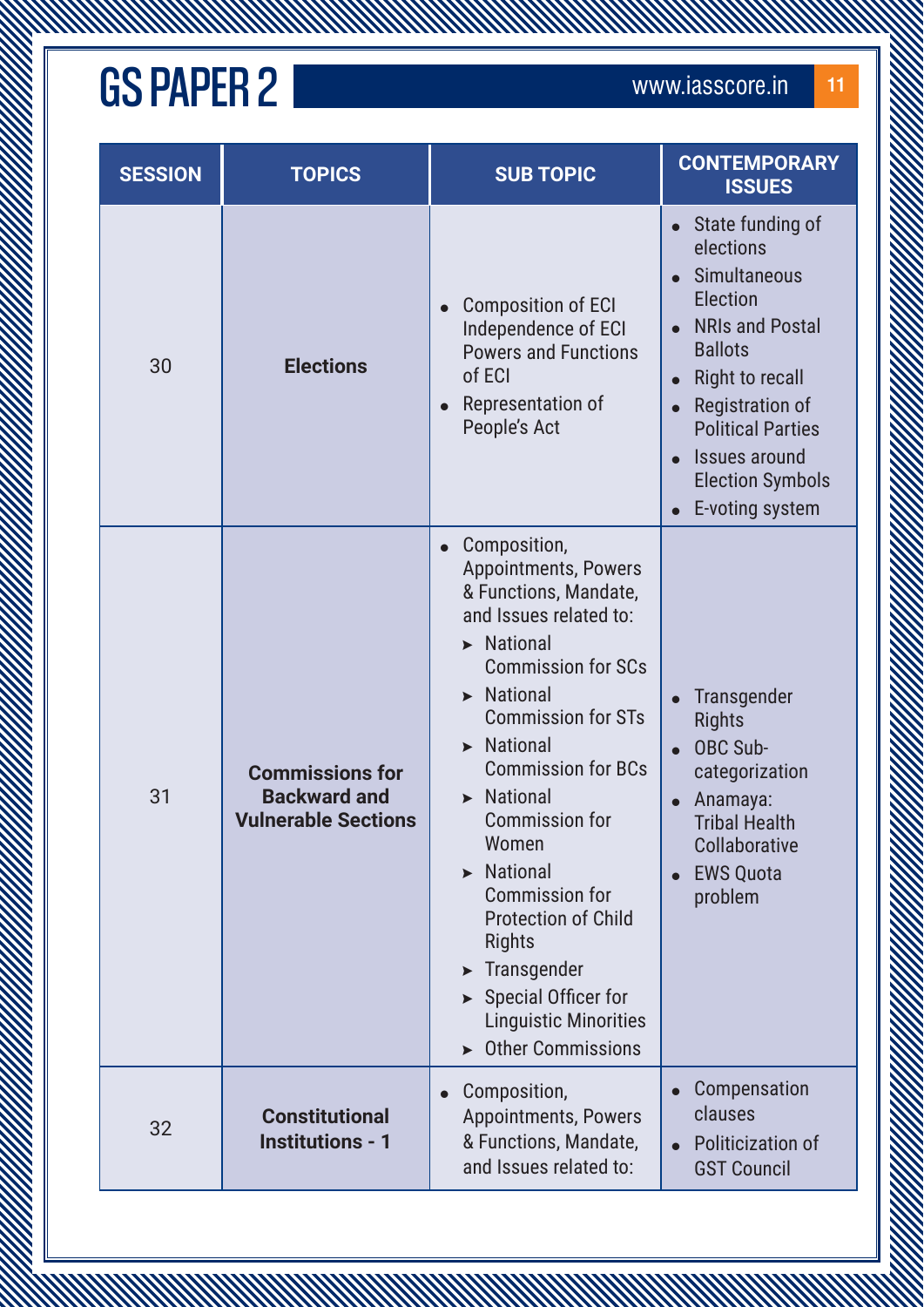#### 12 **IAS 2023**

#### **GSSCORE**

| <b>SESSION</b> | <b>TOPICS</b>                                    | <b>SUB TOPIC</b>                                                                                                                                                                                                                                                                                                                                                                                                              | <b>CONTEMPORARY</b><br><b>ISSUES</b>                                                                                                                                                                            |
|----------------|--------------------------------------------------|-------------------------------------------------------------------------------------------------------------------------------------------------------------------------------------------------------------------------------------------------------------------------------------------------------------------------------------------------------------------------------------------------------------------------------|-----------------------------------------------------------------------------------------------------------------------------------------------------------------------------------------------------------------|
| 33             | <b>Constitutional</b><br><b>Institutions - 2</b> | $\blacktriangleright$ UPSC<br>$\triangleright$ SPSC<br><b>Finance Commission</b><br><b>GST Council</b><br>$\triangleright$ CAG<br><b>Attorney General</b><br>$\blacktriangleright$<br>Advocate General<br>And other important<br>Constitutional<br>entities                                                                                                                                                                   | Independence of<br>Constitutional<br><b>Bodies</b><br><b>Right of UPSC</b><br><b>Candidates for</b><br>cadre of choice                                                                                          |
| 34             | <b>Non-Constitutional</b><br><b>Institutions</b> | Composition,<br>$\bullet$<br><b>Appointments, Powers</b><br>& Functions, Mandate,<br>and Issues related to:<br>$\triangleright$ NITI Aayog<br>$\triangleright$ NHRC<br>State Human Rights<br>Commission<br>$\triangleright$ CIC<br>$\triangleright$ SIC<br>$\triangleright$ CVC<br>$\triangleright$ CBI<br>$\blacktriangleright$ NIA<br>$\triangleright$ NDMA<br>And other important<br><b>Non-Constitutional</b><br>entities | Curtailing of<br>powers of<br>institutions<br>Impartiality in<br>Appointments                                                                                                                                   |
| 35             | <b>Constitutional</b><br><b>Dimensions</b>       | <b>Co-operative Societies</b><br><b>Public Services</b><br><b>Special Provisions</b><br><b>Political Dynamics</b><br>$\bullet$<br>And other important<br>dimensions                                                                                                                                                                                                                                                           | Poverty Of<br><b>Accused Is Not A</b><br><b>Mitigating Factor</b><br><b>While Awarding</b><br>Punishment<br><b>Under NDPS Act:</b><br><b>Supreme Court</b><br>Sedition law: A<br>threat to Indian<br>democracy? |

A MARKA MARKA MARKA MARKA MARKA MARKA MARKA MARKA MARKA MARKA MARKA MARKA MARKA MARKA MARKA MARKA MARKA MARKA<br>MARKA MARKA MARKA MARKA MARKA MARKA MARKA MARKA MARKA MARKA MARKA MARKA MARKA MARKA MARKA MARKA MARKA MARKA MA

A MARTIN AN MARTIN AN MARTIN AN MARTIN AN MARTIN AN MARTIN AN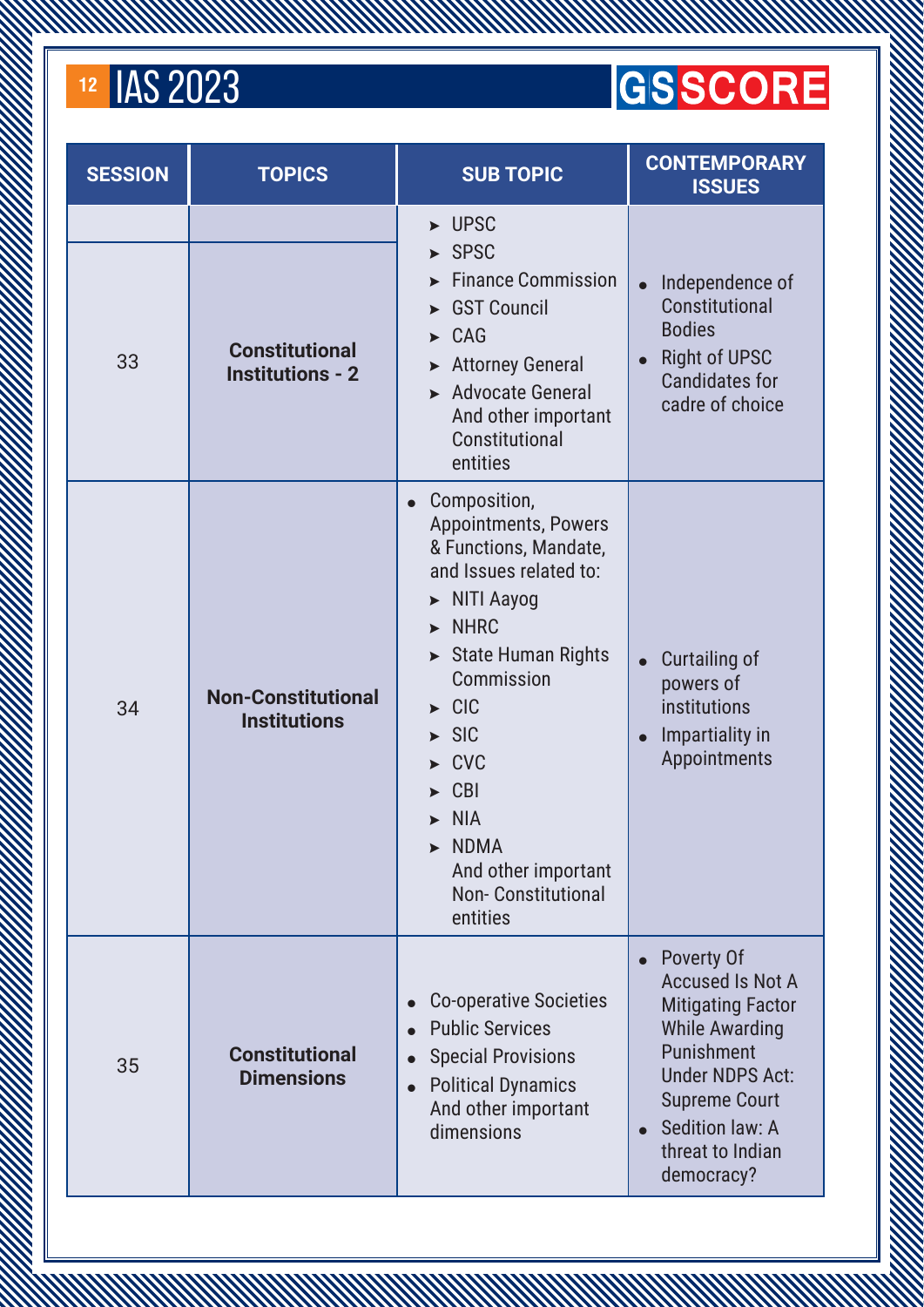| <b>SESSION</b>          | <b>TOPICS</b>                                                                     | <b>SUB TOPIC</b>                                                                                                                                                                                                                                                                | <b>CONTEMPORARY</b><br><b>ISSUES</b>                                                                                                                                                                                                                     |
|-------------------------|-----------------------------------------------------------------------------------|---------------------------------------------------------------------------------------------------------------------------------------------------------------------------------------------------------------------------------------------------------------------------------|----------------------------------------------------------------------------------------------------------------------------------------------------------------------------------------------------------------------------------------------------------|
|                         |                                                                                   |                                                                                                                                                                                                                                                                                 | <b>Students Politics:</b><br>Desirable or<br><b>Undesirable</b>                                                                                                                                                                                          |
| 36                      | <b>Significant Issues</b><br>and Comparison<br>with Other<br><b>Constitutions</b> | <b>Electoral Reforms</b><br><b>Coalition Government</b><br><b>Anti-Defection Law</b><br><b>Concurrent List</b><br>And many other issues                                                                                                                                         | <b>Electoral bonds</b><br>Move health to<br><b>Concurrent list</b><br>The anti-defection<br>law, and how it<br>has often failed<br>to discourage<br>defection<br><b>Content Regulation</b><br>of Government<br><b>Advertisements</b><br>during election. |
| <b>PT Special-3</b>     |                                                                                   | <b>Governor &amp; State Executive, State</b><br>Legislature, Local government, Union<br>Territories, Scheduled and Tribal Areas, RPAs,<br><b>Commissions for Backward and Vulnerable</b><br>Sections, Constitutional Institutions and Non-<br>Constitutional Institutions, etc. |                                                                                                                                                                                                                                                          |
| <b>Revision Test: 3</b> |                                                                                   | <b>Prelims Test + Mains Answer Writing</b><br>(Session 24 to 36)                                                                                                                                                                                                                |                                                                                                                                                                                                                                                          |

A MARTIN MARTIN WARRANT WARRANT

**\*\*\*\*\*\*\*\*\*\***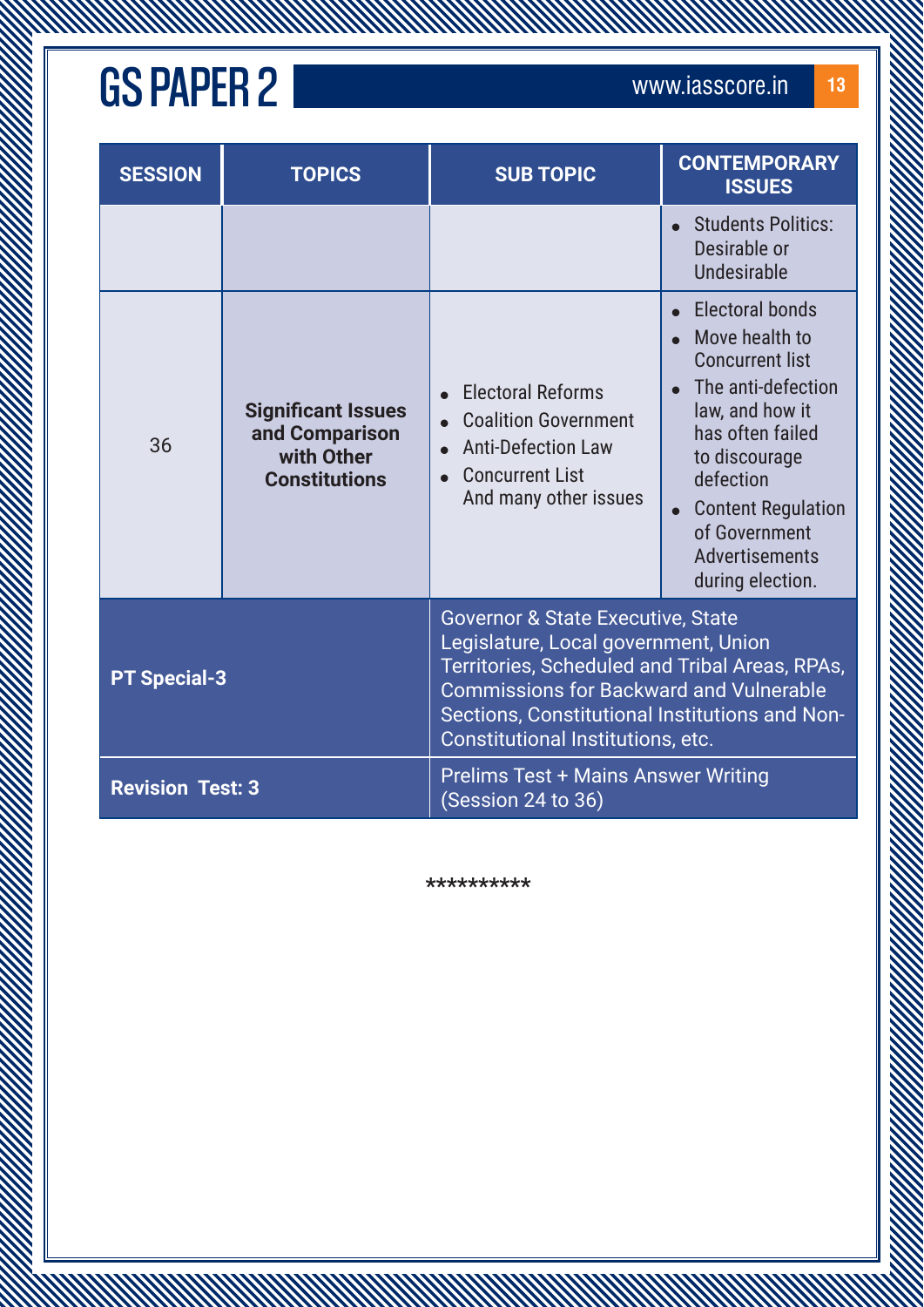

#### **GSSCORE**

#### **GOVERNANCE & SOCIAL JUSTICE**

A MARTIN AN MARTIN AN MARTIN AN MARTIN AN MARTIN AN MARTIN AN MARTIN AN MARTIN AN MARTIN AN MARTIN AN MARTIN

| <b>SESSION</b> | <b>TOPICS</b>                             | <b>SUB TOPIC</b>                                                                                                                                                                                       | <b>CONTEMPORARY</b><br><b>ISSUES</b>                                                                                                                                                                                                                                                                                                                                                                                                                                               |
|----------------|-------------------------------------------|--------------------------------------------------------------------------------------------------------------------------------------------------------------------------------------------------------|------------------------------------------------------------------------------------------------------------------------------------------------------------------------------------------------------------------------------------------------------------------------------------------------------------------------------------------------------------------------------------------------------------------------------------------------------------------------------------|
| 1              | <b>Important aspects</b><br>of governance | <b>What is Governance?</b><br><b>What is Good</b><br>$\bullet$<br>Governance?<br>Significance<br>$\bullet$<br><b>Various Aspects</b><br><b>Issues, Challenges and</b><br>$\bullet$<br><b>Solutions</b> | <b>Climate</b><br>$\bullet$<br><b>Governance: Role</b><br>of State-Non-State<br>Partnership<br><b>Fostering Agri-</b><br>$\bullet$<br>Governance<br>Startups and<br>$\bullet$<br>Governance<br><b>Evolution of</b><br>$\bullet$<br><b>Governance from</b><br>Food, Shelter,<br>clothing to Ease of<br>Living<br>Internet shutdowns                                                                                                                                                 |
| $\overline{2}$ | transparency and<br>accountability        | What is transparency?<br>$\bullet$<br><b>What is Accountability?</b><br><b>Types</b><br>Significance<br><b>Issues</b><br><b>Challenges</b><br>$\bullet$<br><b>Solutions</b>                            | <b>Faceless</b><br><b>Assessment</b><br><b>Scheme</b><br><b>Creating citizen-</b><br>centric police<br><b>Citizen Centricity</b><br>$\bullet$<br>and Status Quoist<br><b>State</b><br><b>Social Impact</b><br>$\bullet$<br>Assessement<br>and Participative<br>Governance<br><b>Social</b><br>$\bullet$<br>Accountability<br><b>Transparency</b><br>$\bullet$<br>and protection of<br>honest officials<br>Parliamentary<br>$\bullet$<br>Logjam- Political<br><b>Accountability</b> |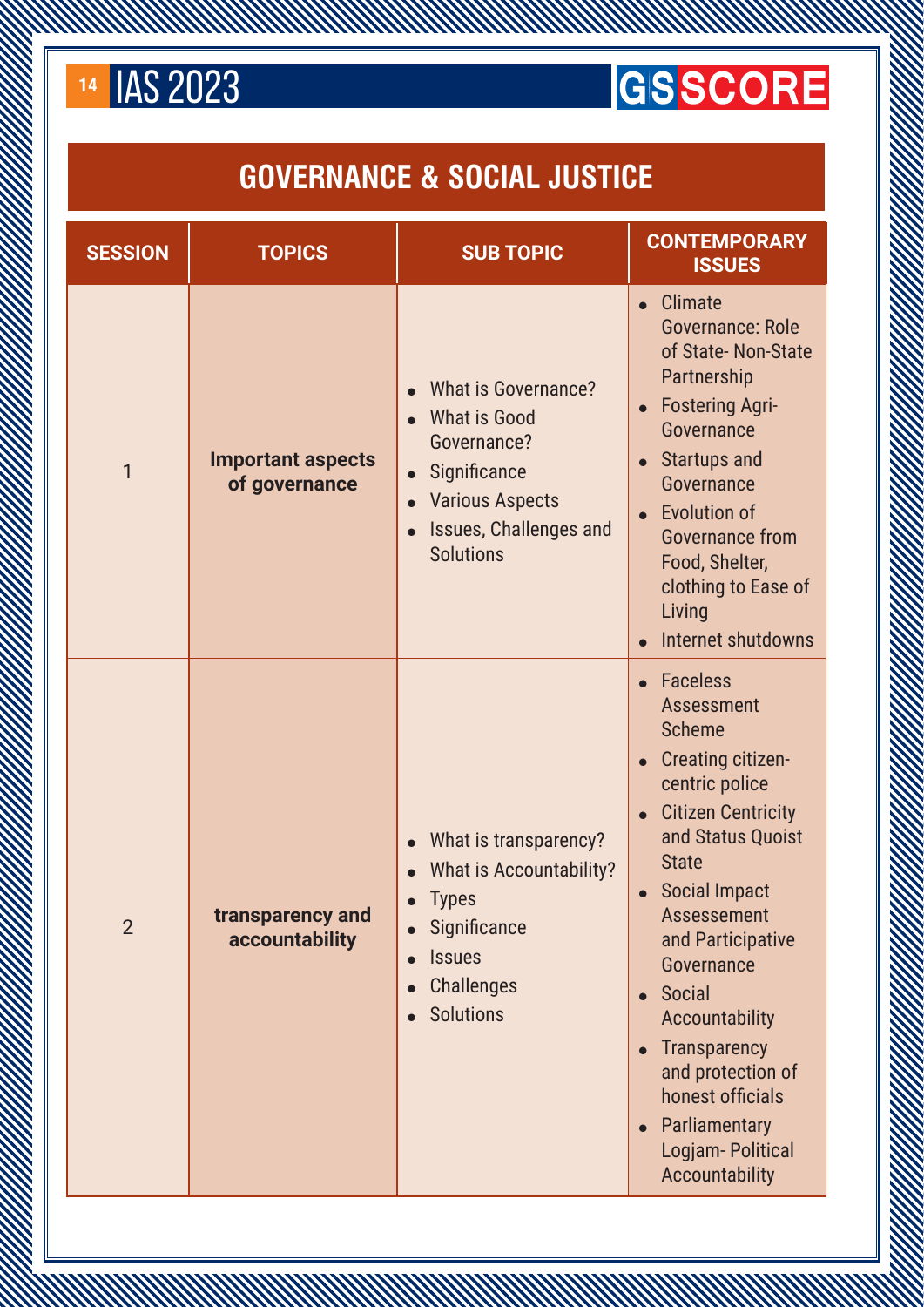**WWW** 

| <b>SESSION</b> | <b>TOPICS</b>                                                                         | <b>SUB TOPIC</b>                                                                                                                                                           | <b>CONTEMPORARY</b><br><b>ISSUES</b>                                                                                                                                                                                                                                                                          |
|----------------|---------------------------------------------------------------------------------------|----------------------------------------------------------------------------------------------------------------------------------------------------------------------------|---------------------------------------------------------------------------------------------------------------------------------------------------------------------------------------------------------------------------------------------------------------------------------------------------------------|
| 3              | e-governance-<br>applications,<br>models, successes,<br>limitations, and<br>potential | What is E-governance?<br>Significance<br><b>Issues</b><br><b>Challenges</b><br><b>Solutions</b><br>$\bullet$                                                               | • e-GramSwaraj<br>Portal<br>Feminist approach<br>to technology<br><b>E-Courts</b><br>and Judicial<br>Governance<br><b>PRAGATI Platform</b><br>Geospacial<br><b>Planning Portal</b><br><b>Digital Governance</b><br><b>Through AI</b><br><b>Social Media and</b><br>Governance                                 |
| $\overline{4}$ | citizens charters<br>and RTI                                                          | What is a Citizen's<br>Charter?<br><b>RTI</b><br><b>History</b><br><b>Origins</b><br>Development<br>Significance<br><b>Issues</b><br><b>Challenges</b><br><b>Solutions</b> | • RTI Amendment-<br><b>Pros and Cons</b><br>RTI in digital era<br><b>Making citizen</b><br>charter citizen<br>centric<br>360 degree shift-A<br>Citizen's Charter by<br><b>Citizens</b><br>A Citizen's Charter<br>for Panchayats<br>A Tech Based<br><b>Citizen's Charter</b><br>A Children's<br><b>Charter</b> |
| 5              | <b>Transparency &amp;</b><br>accountability-<br>institutional and<br>other measures   | Institutions to ensure<br>transparency and<br>Accountability<br>Performance of these<br><b>Institutions</b><br><b>Mechanisms</b>                                           | <b>Committee to</b><br>review guidelines<br>on Television<br>Rating agencies in<br>India.<br><b>Central Vigilance</b><br><b>Commission (CVC)</b><br>and Integrity Pact                                                                                                                                        |

A MARTIN MARTIN WARRANT WARRANT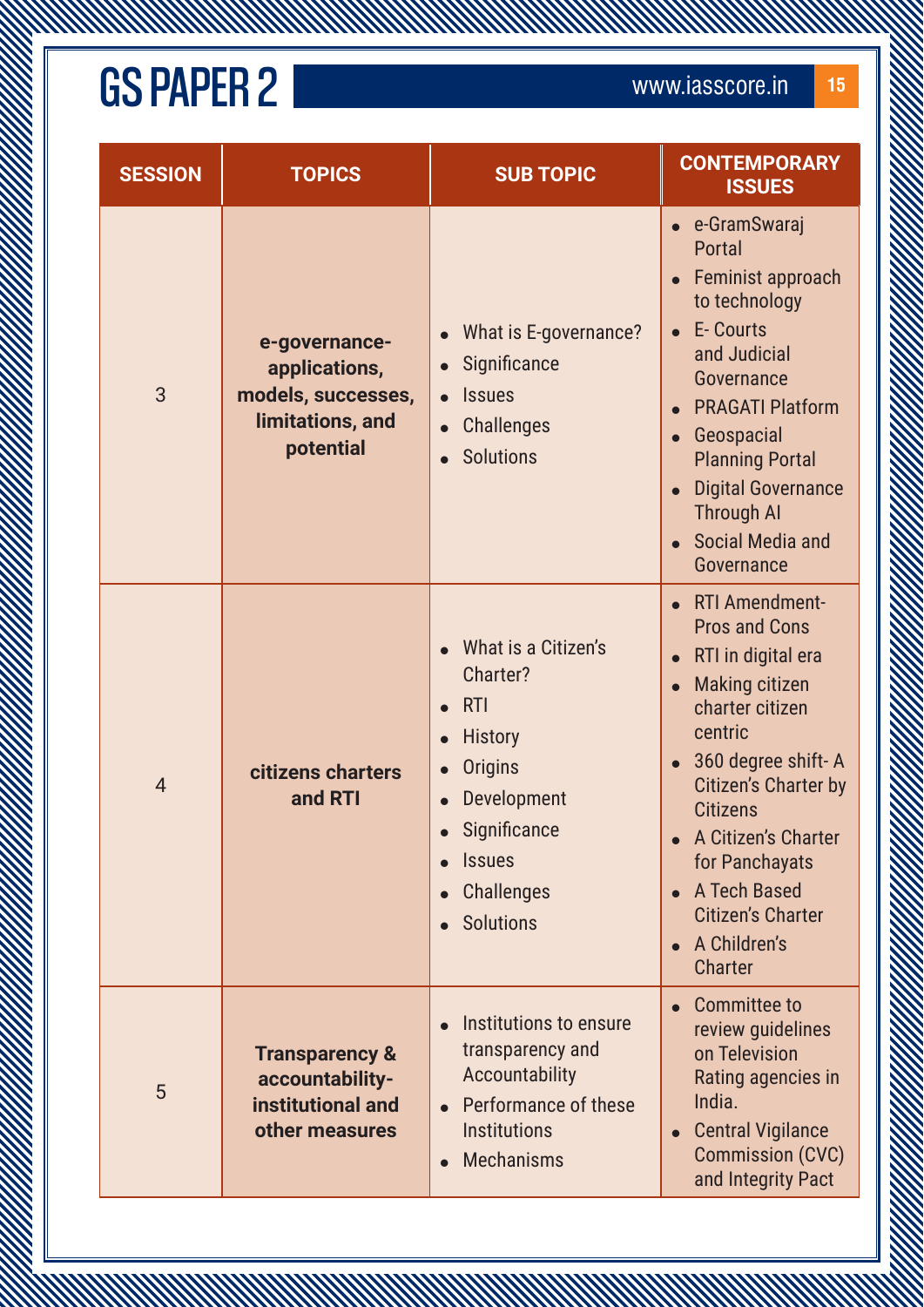#### **GSSCORE**

| <b>SESSION</b> | <b>TOPICS</b>                                                                                                   | <b>SUB TOPIC</b>                                                                                                                                                                                           | <b>CONTEMPORARY</b><br><b>ISSUES</b>                                                                                                                                                                                        |
|----------------|-----------------------------------------------------------------------------------------------------------------|------------------------------------------------------------------------------------------------------------------------------------------------------------------------------------------------------------|-----------------------------------------------------------------------------------------------------------------------------------------------------------------------------------------------------------------------------|
|                |                                                                                                                 | Laws<br>$\bullet$<br><b>Rules and Regulations</b>                                                                                                                                                          |                                                                                                                                                                                                                             |
| 6              | <b>Role of civil</b><br>services in a<br>democracy                                                              | <b>History</b><br>$\bullet$<br>Evolution<br>Significance<br>$\bullet$<br>Changing role (Pre,<br>$\bullet$<br><b>Post and Present</b><br>times)<br><b>Issues and Challenges</b><br>$\bullet$<br>Way forward | <b>Mission Karmayogi</b><br>$\bullet$<br><b>Frequent transfers</b><br>of public servants<br>Lateral Entry: need<br>$\bullet$<br>and Impact<br><b>Civil Services and</b><br><b>Sanction for Probe</b>                        |
| $\overline{7}$ | <b>Statutory and</b><br>regulatory Bodies                                                                       | Composition,<br>$\bullet$<br><b>Appointments, Powers</b><br>& Functions, Mandate,<br>and Issues related<br>bodies like: SEBI, NGT,<br>RBI, TRAI, etc.                                                      | 10 years of NGT:<br>$\bullet$<br><b>Hits and Misses</b><br>Changing role of<br>$\bullet$<br>regulation<br>A law for Tribunal<br><b>Appointments</b>                                                                         |
| 8              | quasi-judicial<br><b>bodies</b>                                                                                 | Composition,<br>$\bullet$<br><b>Appointments, Powers</b><br>& Functi ons, Mandate,<br>and Issues related to<br>various Tribunals                                                                           | <b>NCLAT</b><br>Insolvency and<br>$\bullet$<br><b>Bankruptcy Code</b><br><b>Domain Expertise</b><br>$\bullet$<br>in Quasi Judicial<br><b>Bodies</b>                                                                         |
| 9              | devolution of<br>powers and finances<br>up to local levels<br>and challenges<br>therein (Functional<br>Aspects) | Issues of Fund,<br>$\bullet$<br><b>Functions and</b><br><b>Functionaries</b><br><b>Beyond 3Fs</b><br>$\bullet$<br><b>Challenges</b><br><b>Solutions</b>                                                    | <b>Urban Local</b><br><b>Bodies reforms in</b><br><b>Telangana</b><br><b>Green Pachayats</b><br>$\bullet$<br><b>Local Bodies</b><br>and Disaster<br><b>Management</b><br><b>Role of Local</b><br>Governments in<br>Pandemic |
| 10             | <b>Development</b><br>processes and<br>the development<br><b>industry</b>                                       | Concept of<br>$\bullet$<br><b>Development</b><br><b>Development theories</b><br>and Strategies                                                                                                             | <b>One District</b><br><b>One Product:</b><br><b>For Northeast</b><br>economies                                                                                                                                             |

A MARKA MARKA MARKA MARKA MARKA MARKA MARKA MARKA MARKA MARKA MARKA MARKA MARKA MARKA MARKA MARKA MARKA MARKA<br>MARKA MARKA MARKA MARKA MARKA MARKA MARKA MARKA MARKA MARKA MARKA MARKA MARKA MARKA MARKA MARKA MARKA MARKA MA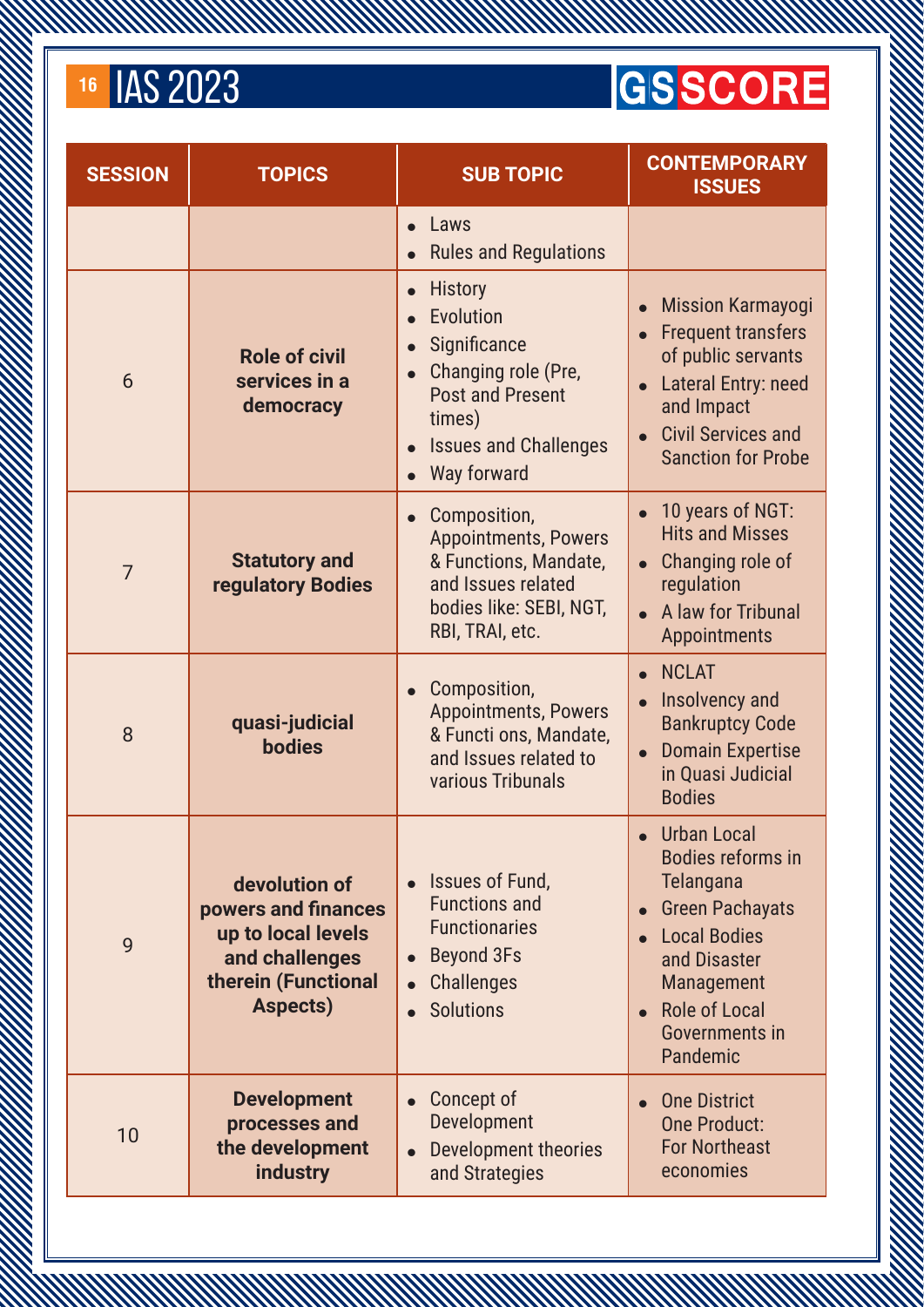WWW

| <b>SESSION</b> | <b>TOPICS</b>                                                                                                                         | <b>SUB TOPIC</b>                                                                                                                                         | <b>CONTEMPORARY</b><br><b>ISSUES</b>                                                                                                                                                                                   |
|----------------|---------------------------------------------------------------------------------------------------------------------------------------|----------------------------------------------------------------------------------------------------------------------------------------------------------|------------------------------------------------------------------------------------------------------------------------------------------------------------------------------------------------------------------------|
|                |                                                                                                                                       | <b>Contemporary priorities</b><br>and Challenges<br><b>Evaluation of</b><br>Development                                                                  | Governing<br>$\bullet$<br><b>Structure for India</b><br><b>Energy Modelling</b><br>Forum (IEMF)<br><b>Guiding the</b><br><b>Television Rating</b><br>agencies in India                                                 |
|                | <b>Revision Test-4</b>                                                                                                                | <b>Prelims Test + Mains Answer Writing</b><br>(Session 1 to 10)                                                                                          |                                                                                                                                                                                                                        |
| 11             | <b>NGOs and SHGs</b>                                                                                                                  | <b>Origins</b><br>Development<br><b>Issues</b><br><b>Challenges</b><br><b>Solutions</b><br><b>Stakeholders</b><br>Significance<br><b>Evaluation</b>      | Non-governmental<br>organizations<br>(NGOs) and<br><b>Funding</b><br><b>NGOs and</b><br><b>Legitimacy of State</b><br><b>SHGs and</b><br>Pandemic-<br><b>Cushioning Rural</b><br>Governance<br><b>Vested interests</b> |
| 12             | various groups and<br>associations, don<br>ors, charities, insti<br>tutional and other<br><b>stakeholders</b>                         | <b>Origins</b><br>Development<br><b>Issues</b><br><b>Challenges</b><br><b>Solutions</b><br><b>Stakeholders</b><br>Significance<br>Evaluation             | <b>Religion and</b><br>community based<br>groups<br>Regulating<br>The Foreign<br>Contribution                                                                                                                          |
| 13             | <b>Government policies</b><br>and interventions<br>for development<br>and issues arising<br>out of their design<br>and implementation | <b>Bodies like Farmer and</b><br>labour organisations,<br>Pressure Groups,<br>Influencing entities etc<br><b>Origins</b><br>Development<br><b>Issues</b> | Farm groups<br>Labour<br>Organization<br>Contemporising<br><b>Data Protection</b><br>Legislation                                                                                                                       |

A MARTIN MARTIN WARRANT WARRANT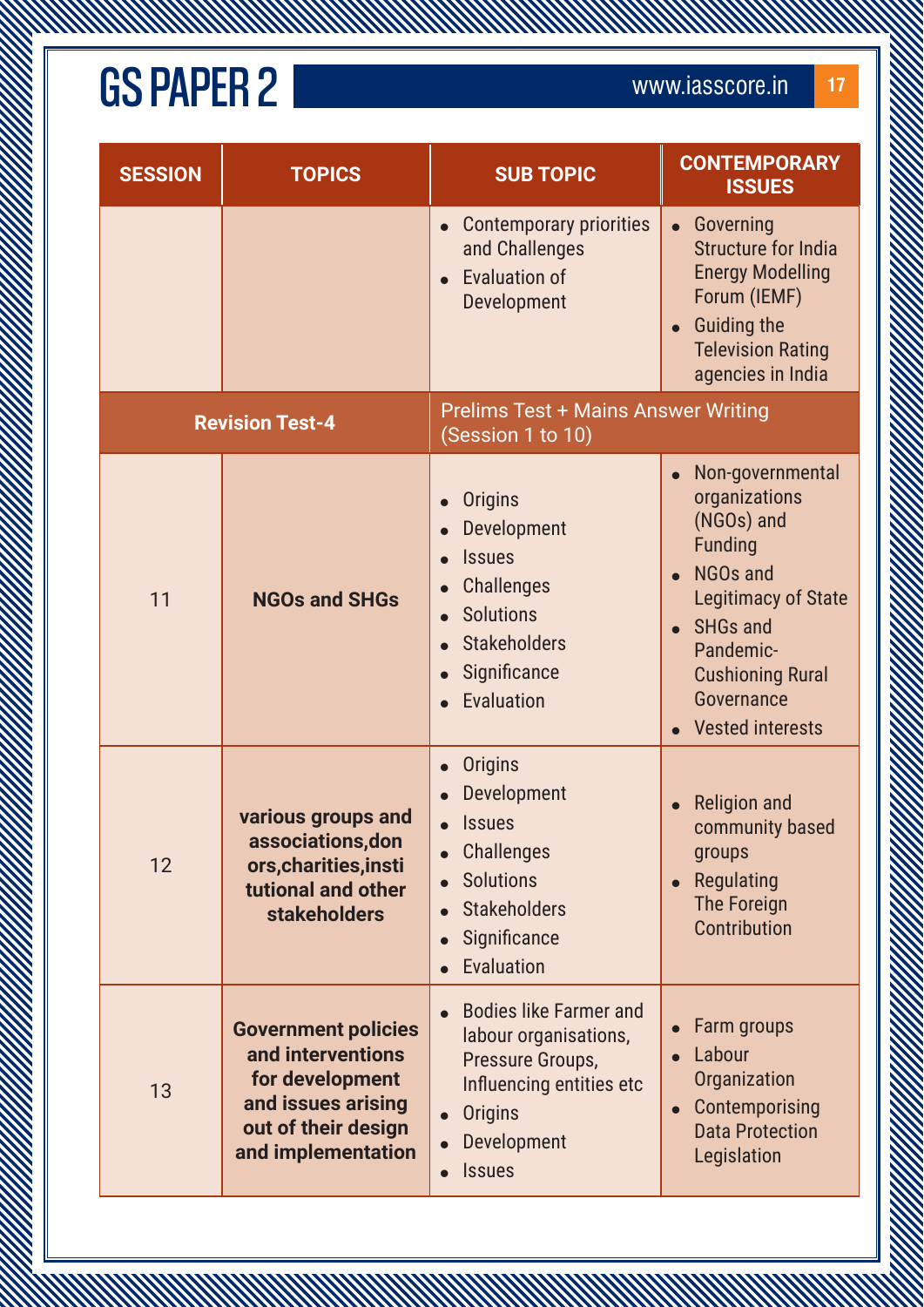#### **GSSCORE**

| <b>SESSION</b> | <b>TOPICS</b>                                                                                                                | <b>SUB TOPIC</b>                                                                                                                                                                 | <b>CONTEMPORARY</b><br><b>ISSUES</b>                                                                                                                                                                                                                            |
|----------------|------------------------------------------------------------------------------------------------------------------------------|----------------------------------------------------------------------------------------------------------------------------------------------------------------------------------|-----------------------------------------------------------------------------------------------------------------------------------------------------------------------------------------------------------------------------------------------------------------|
|                |                                                                                                                              | <b>Challenges</b><br>$\bullet$<br><b>Solutions</b><br><b>Stakeholders</b><br>Significance<br>$\bullet$<br>Evaluation                                                             |                                                                                                                                                                                                                                                                 |
| 14             | <b>Issues relating</b><br>to development<br>and management<br>of Social Sector/<br><b>Services-Health</b>                    | <b>Status</b><br><b>Evolution</b><br><b>Issues</b><br><b>Challenges</b><br><b>Solutions</b><br>$\bullet$<br><b>Stakeholders</b><br>Significance<br>Evaluation                    | Finance panel for<br>PPPs on health<br>infra<br><b>World Bank</b><br>$\bullet$<br>released report<br>titled 'Traffic<br><b>Crash Injuries and</b><br><b>Disabilities: The</b><br><b>Burden on Indian</b><br>Society'                                            |
| 15             | <b>Issues relating</b><br>to development<br>and management<br>of Social Sector/<br><b>Services-Education</b>                 | <b>Status</b><br>Evolution<br><b>Issues</b><br><b>Challenges</b><br><b>Solutions</b><br><b>Stakeholders</b><br>Significance<br>Evaluation                                        | Impact of COVID<br>on Education<br>Strengthening the<br>$\bullet$<br><b>Online Education</b><br>Ecosystem in India                                                                                                                                              |
| 16             | <b>Issues relating</b><br>to development<br>and management<br>of Social Sector/<br><b>Services-Human</b><br><b>Resources</b> | <b>Status</b><br>$\bullet$<br>Evolution<br><b>Issues</b><br><b>Challenges</b><br>$\bullet$<br><b>Solutions</b><br><b>Stakeholders</b><br>$\bullet$<br>Significance<br>Evaluation | Poshan Abhiyan.<br>$\bullet$<br>'Safaimitra<br><b>Suraksha</b><br><b>Challenge': Ending</b><br><b>Manual Scavenging</b><br>by 2021.<br><b>Digital Divide for</b><br>$\bullet$<br><b>India's Children</b><br><b>Educated vs</b><br>$\bullet$<br>employable Youth |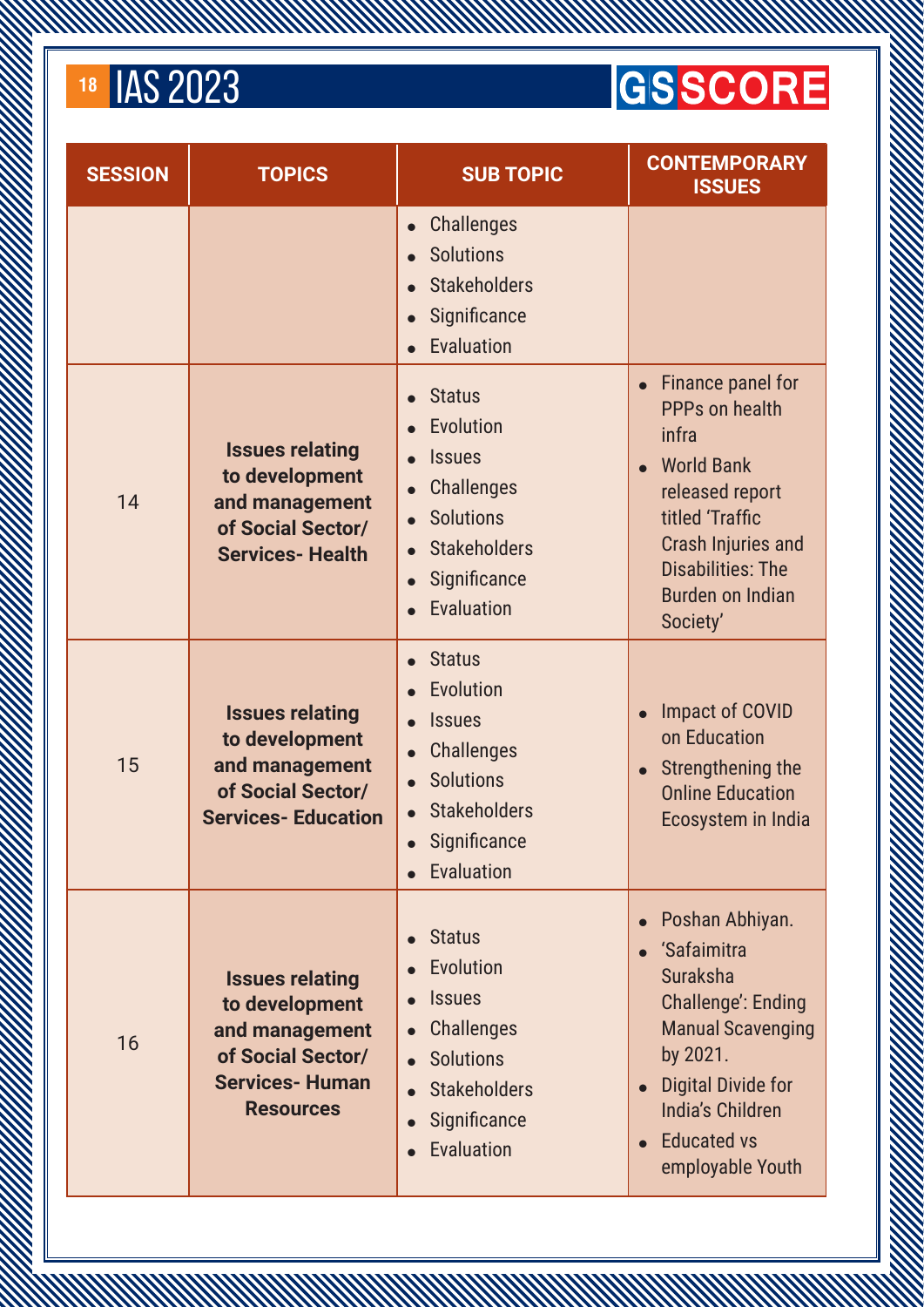**MANAMANA** 

| <b>SESSION</b> | <b>TOPICS</b>                                                        | <b>SUB TOPIC</b>                                                                                                                                                                                       | <b>CONTEMPORARY</b><br><b>ISSUES</b>                                                                                                                                                                                                                                                                                                                                         |
|----------------|----------------------------------------------------------------------|--------------------------------------------------------------------------------------------------------------------------------------------------------------------------------------------------------|------------------------------------------------------------------------------------------------------------------------------------------------------------------------------------------------------------------------------------------------------------------------------------------------------------------------------------------------------------------------------|
| 17             | <b>Issues relating to</b><br>poverty                                 | <b>Status</b><br>Evolution<br><b>Issues</b><br><b>Challenges</b><br><b>Solutions</b><br><b>Stakeholders</b><br>Significance<br>Evaluation                                                              | Poverty and its<br>changing meaning.<br>Increasing divide<br>between rich and<br>poor.                                                                                                                                                                                                                                                                                       |
| 18             | <b>Issues relating to</b><br>hunger                                  | <b>Status</b><br>Evolution<br><b>Issues</b><br><b>Challenges</b><br><b>Solutions</b><br><b>Stakeholders</b><br>Significance<br>Evaluation                                                              | AaharKranti<br><b>Mission</b><br><b>Biofortified food:</b><br>From food security<br>to nutrition<br>security<br>Women & food<br>security<br><b>Food Security</b><br>and the Public<br><b>Distribution</b><br><b>System</b><br><b>Rebooting Mid Day</b><br>Meals in the post<br>pandemic World<br><b>Surplus</b><br>Agricultural<br><b>Produce and</b><br><b>Malnutrition</b> |
| 19             | <b>Human</b><br><b>Development and</b><br><b>State interventions</b> | What do you mean by<br><b>Human Development?</b><br>Key features and<br>characteristics<br>Significance<br><b>Issues</b><br><b>Challenges</b><br><b>Solutions</b><br><b>Stakeholders</b><br>Evaluation | <b>Federalism and</b><br>human capital<br>Child marriage law<br>in India<br><b>Paternity Leave</b><br><b>Federalism and</b><br>human capital-A<br>decentralized<br>approach                                                                                                                                                                                                  |

A MARTIN MARTIN WARRANT WARRANT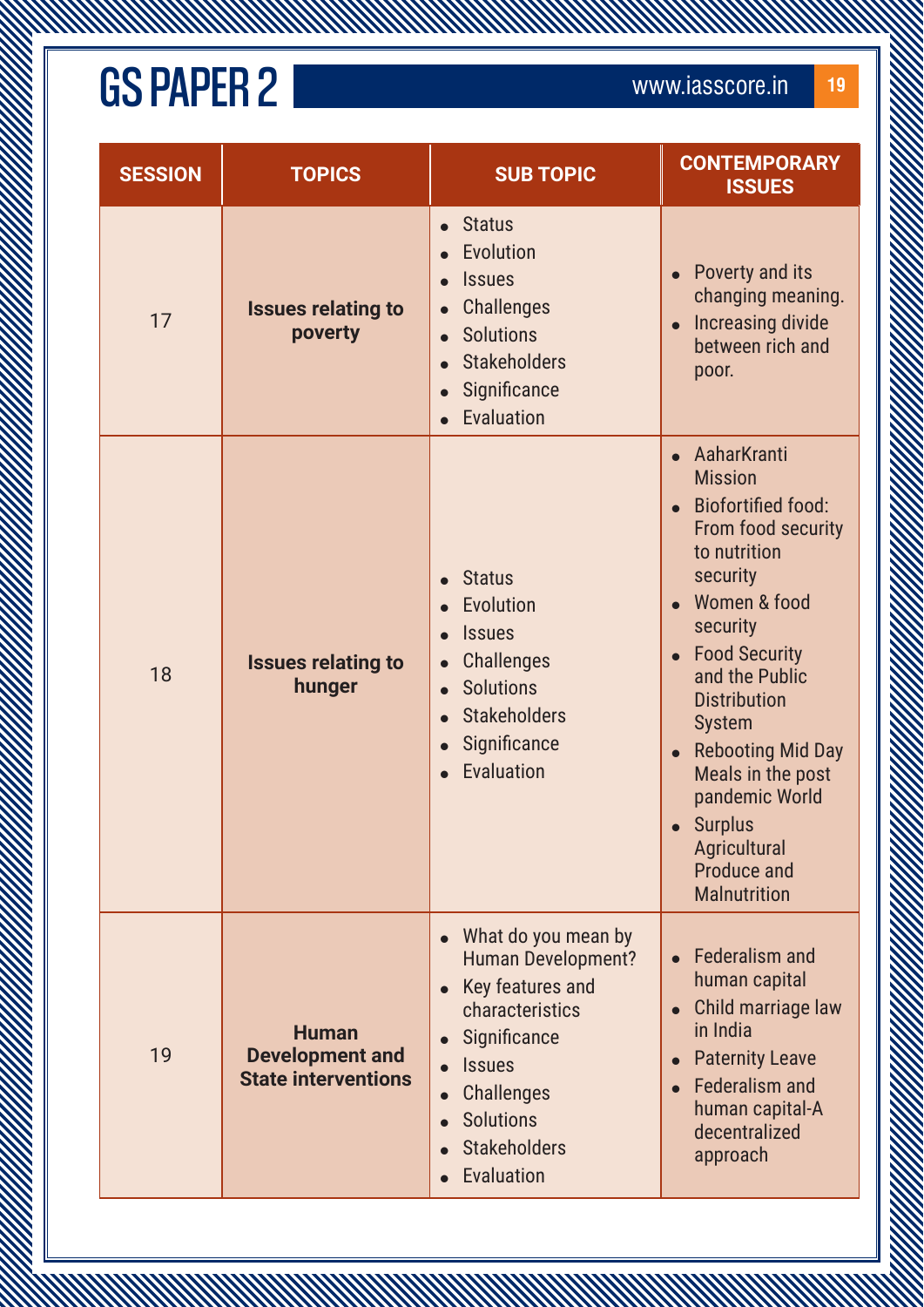**MANAMAN** 

#### **GSSCORE**

| <b>SESSION</b>                                                                             | <b>TOPICS</b>                                                                                                                                                                                                                                                                                                       | <b>SUB TOPIC</b>                                                                                                                                                            | <b>CONTEMPORARY</b><br><b>ISSUES</b>                                                                                                                                                                                                                                                                                                                                                                                                                                                                |
|--------------------------------------------------------------------------------------------|---------------------------------------------------------------------------------------------------------------------------------------------------------------------------------------------------------------------------------------------------------------------------------------------------------------------|-----------------------------------------------------------------------------------------------------------------------------------------------------------------------------|-----------------------------------------------------------------------------------------------------------------------------------------------------------------------------------------------------------------------------------------------------------------------------------------------------------------------------------------------------------------------------------------------------------------------------------------------------------------------------------------------------|
|                                                                                            |                                                                                                                                                                                                                                                                                                                     |                                                                                                                                                                             | Gender<br>$\bullet$<br><b>Discrimination</b><br>The Scheduled<br><b>Castes: from</b><br>Untouchable to<br><b>Dalit</b>                                                                                                                                                                                                                                                                                                                                                                              |
| 20                                                                                         | <b>Welfare schemes</b><br>for vulnerable<br>sections of the<br>population by<br>the Centre and<br><b>States and the</b><br>performance of<br>these schemes,<br>mechanisms, laws,<br>institutions and<br><b>Bodies constituted</b><br>for the protection<br>and betterment of<br>these vulnerable<br><b>sections</b> | <b>Various Schemes,</b><br>$\bullet$<br>Plans, Programmes,<br>SPVs related to SC,<br>ST, OBC, Disabled,<br>Transgenders, elderly<br>etc; their evaluation,<br>pros and cons | <b>Medical</b><br>$\bullet$<br><b>Termination of</b><br><b>Pregnancy (MTP)</b><br>Amendment Act,<br>2021<br>Anamaya:<br>$\bullet$<br><b>Tribal Health</b><br>Collaborative<br><b>Internal Migration</b><br>$\bullet$<br>in India: The<br>Supreme Court of<br>India has delivered<br>its judgment in the<br>'migrant labourer'<br>case<br><b>One Nation One</b><br><b>Ration Card</b><br>'Trafficking<br>in Persons<br>(Prevention, Care<br>and Rehabilitation)<br><b>Bill, 2021' (TIP</b><br>Bill). |
| <b>PT Special</b>                                                                          |                                                                                                                                                                                                                                                                                                                     | Schemes, Policies, Missions, Digital<br>Platforms, etc.                                                                                                                     |                                                                                                                                                                                                                                                                                                                                                                                                                                                                                                     |
| <b>Prelims Test + Mains Answer Writing</b><br><b>Revision Test-5</b><br>(Session 10 to 20) |                                                                                                                                                                                                                                                                                                                     |                                                                                                                                                                             |                                                                                                                                                                                                                                                                                                                                                                                                                                                                                                     |

A MARTIN AN MARTIN AN MARTIN AN HANDAR SON AN HANDAR SON AN HANDAR SON AN HANDAR SON AN HANDAR SON AN HANDAR SON AN HANDAR SON AN HANDAR SON AN HANDAR SON AN HANDAR SON AN HANDAR SON AN HANDAR SON AN HANDAR SON AN HANDAR S

**\*\*\*\*\*\*\*\*\*\***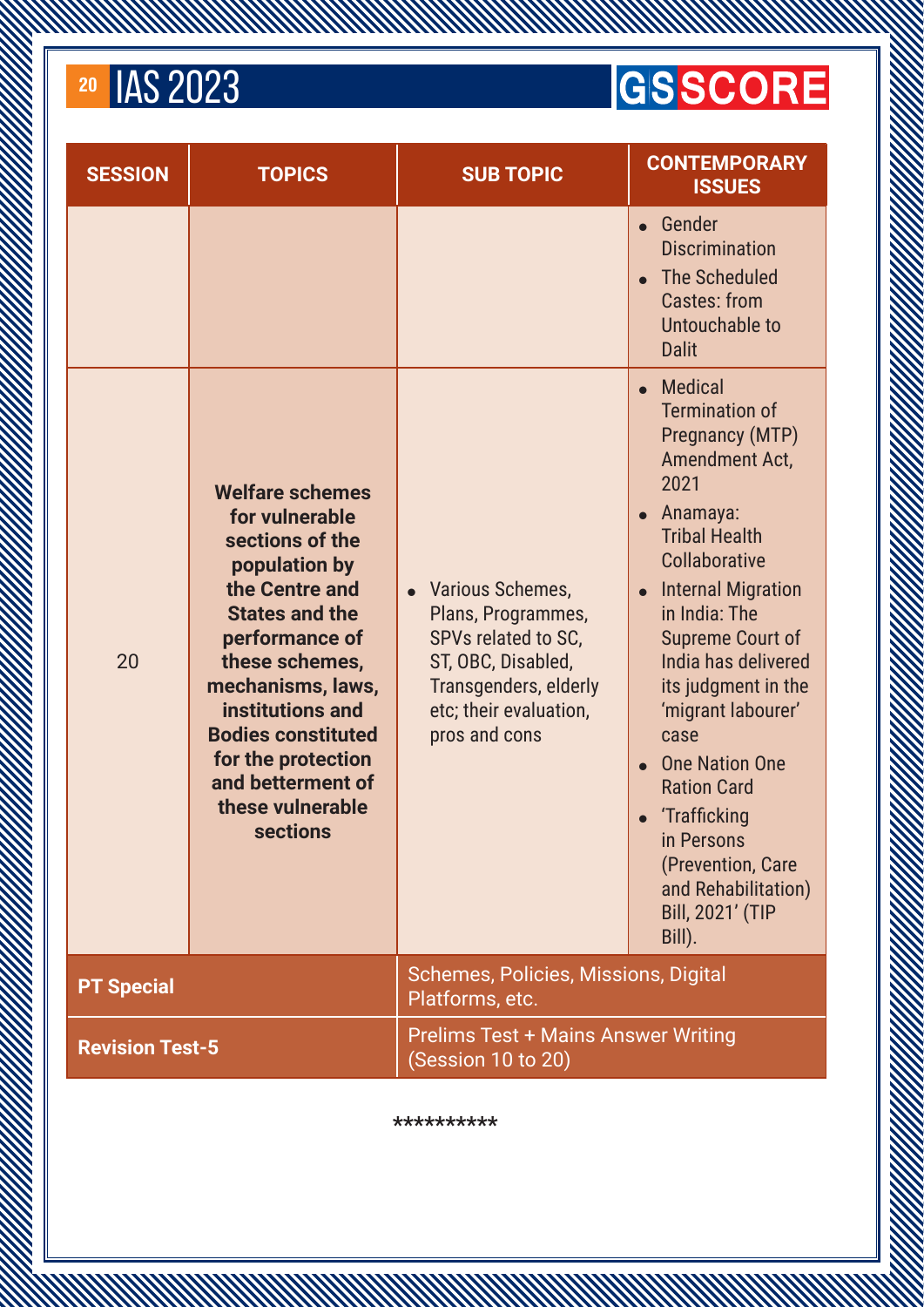#### **INTERNATIONAL RELATIONS**

A MARTIN MARTIN WARRANT WARRANT WARRANT WARRANT WARRANT WARRANT WARRANT WARRANT WARRANT

| <b>SESSION</b> | <b>TOPICS</b>                                 | <b>SUB TOPIC</b>                                                                                                  | <b>CONTEMPORARY</b><br><b>ISSUES</b>                                                                                                                                                                                                                                                                                          |
|----------------|-----------------------------------------------|-------------------------------------------------------------------------------------------------------------------|-------------------------------------------------------------------------------------------------------------------------------------------------------------------------------------------------------------------------------------------------------------------------------------------------------------------------------|
| 1              | <b>Evolution and key</b><br>principles of IFP | Determinants of IFP<br>$\bullet$<br>Panchasheel<br><b>NAM</b><br>Nuclear doctrine                                 | <b>Relevance of NAM</b><br><b>NAM 2.0</b><br>Relevance of No<br><b>First Use policy</b>                                                                                                                                                                                                                                       |
| $\overline{2}$ | <b>India and</b><br>neighbours-1              | <b>Big Brother Syndrome</b><br><b>External influences</b><br><b>High politics vs Low</b><br>$\bullet$<br>politics | Relevance of<br><b>SAARC</b><br><b>Revisiting Indus</b><br><b>Water Treaty?</b>                                                                                                                                                                                                                                               |
| 3              | <b>India and</b><br>neighbours-2              | India-Pakistan relations<br>$\bullet$<br>India-Afghanistan<br>relations                                           | Taliban 2.0 and<br>ramifications<br>at regional and<br>national level<br><b>Changing strategy</b><br>of countering proxy<br>war in Jammu &<br><b>Kashmir</b><br>Gilgit-Baltistan<br><b>Issue</b><br><b>The</b><br>phantasmagoric<br>peace process<br>India - Pakistan<br>changing dynamics<br>due to Taliban's<br>Afghanistan |
| 4              | <b>India and</b><br>neighbours-3              | Himalayan neighbours-<br><b>Nepal and Bhutan</b>                                                                  | China as elephant<br>in the room<br>Is there any<br>Himalayan QUAD?<br><b>Political Crisis</b><br>in Nepal and its<br>impact on India                                                                                                                                                                                         |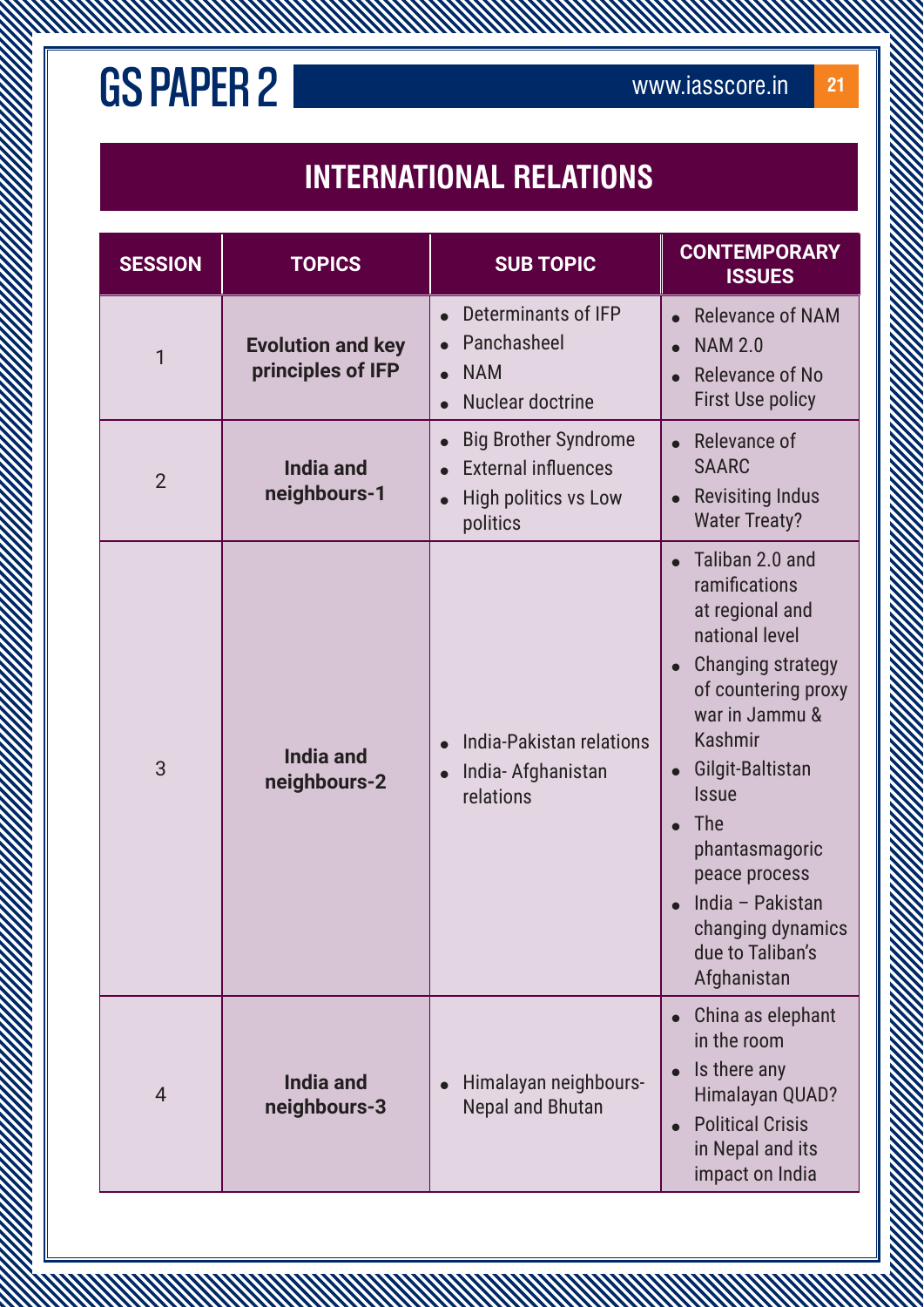#### <sup>22</sup> IAS 2023

#### **GSSCORE**

| <b>SESSION</b> | <b>TOPICS</b>                    | <b>SUB TOPIC</b>                                                                                   | <b>CONTEMPORARY</b><br><b>ISSUES</b>                                                                                                                                                                                                                                                                                                                                                                                   |
|----------------|----------------------------------|----------------------------------------------------------------------------------------------------|------------------------------------------------------------------------------------------------------------------------------------------------------------------------------------------------------------------------------------------------------------------------------------------------------------------------------------------------------------------------------------------------------------------------|
| 5              | <b>India and</b><br>neighbours-4 | Maritime security<br>$\bullet$<br>partners- Sri Lanka,<br><b>Maldives and</b><br><b>Bangladesh</b> | <b>String of Pearl</b><br>$\bullet$<br>theory<br>Geo strategic<br>$\bullet$<br>importance of<br>Indian ocean for<br>India<br><b>Teesta Dispute and</b><br>$\bullet$<br>India-Bangladesh<br><b>Relations</b><br><b>Rising Islamist</b><br>$\bullet$<br>threat in<br><b>Bangladesh</b><br>Rohingya Crisis:<br>$\bullet$<br>Bangladesh's tilt<br>towards Russia<br>Relevancy of<br>$\bullet$<br><b>India's Act Policy</b> |
| 6              | <b>India and</b><br>neighbours-5 | India-Myanmar<br>$\bullet$<br><b>Relations: Gateway To</b><br><b>ASEAN</b>                         | From Look East to<br>$\bullet$<br><b>Act East policy</b><br>Domestic political<br>$\bullet$<br>crisis in Myanmar                                                                                                                                                                                                                                                                                                       |
| 7              | <b>Bilateral relations-1</b>     | New world order<br>Multipolarity to<br><b>Multiplex Order</b><br>From G7 to G20<br>Rise of China   | New cold war<br>Great game of<br>Indo-Pacific<br><b>QUAD</b><br>$\bullet$<br><b>AUKUS</b>                                                                                                                                                                                                                                                                                                                              |
| 8              | <b>Bilateral relations-2</b>     | <b>INDO-US relations:</b><br>dancing democracies                                                   | Strategic<br>$\bullet$<br>convergence<br>Nuclear deal<br>Functional<br>relations<br><b>Question of</b><br>$\bullet$<br>strategic autonomy<br>of India                                                                                                                                                                                                                                                                  |
| 9              | <b>Bilateral relations-3</b>     | India- China relations                                                                             | Continuing active<br>frontier                                                                                                                                                                                                                                                                                                                                                                                          |

A MARKA MARKA MARKA MARKA MARKA MARKA MARKA MARKA MARKA MARKA MARKA MARKA MARKA MARKA MARKA MARKA MARKA MARKA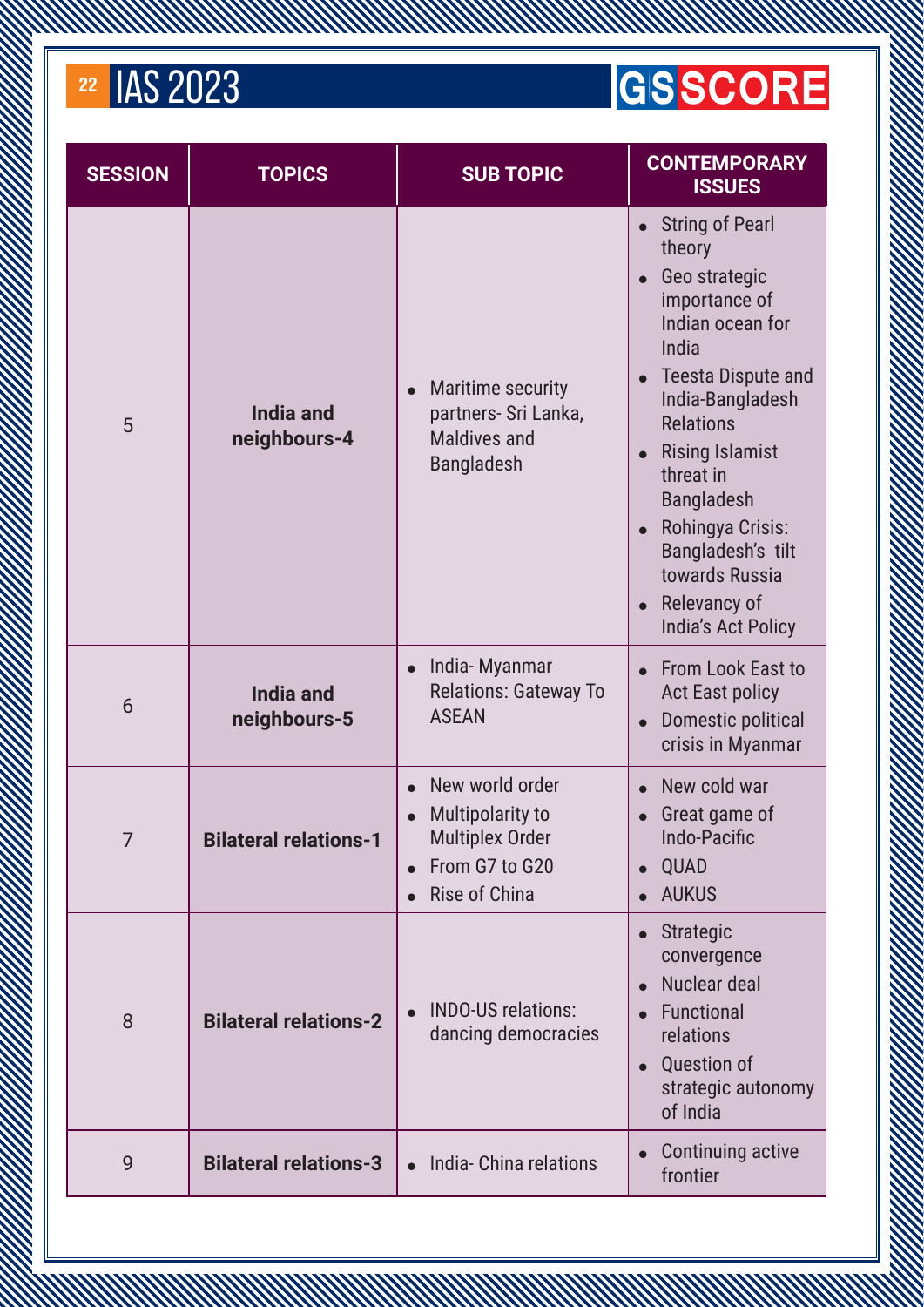**MANAMANA** 

| <b>SESSION</b>         | <b>TOPICS</b>                             | <b>SUB TOPIC</b>                                                                                            | <b>CONTEMPORARY</b><br><b>ISSUES</b>                                                                                                                                                                          |
|------------------------|-------------------------------------------|-------------------------------------------------------------------------------------------------------------|---------------------------------------------------------------------------------------------------------------------------------------------------------------------------------------------------------------|
|                        |                                           |                                                                                                             | <b>Balancing</b><br>Himalayan paradox<br>with Indian ocean<br><b>Military dimension</b><br>of BRI<br>Implications of<br>growing trade<br>imbalance<br>Cooperation on<br>certain regional<br>and global issues |
| 10                     | <b>Bilateral relations-4</b>              | India-Russia relations:<br><b>Balancing perceptions</b><br>with reality                                     | Nature of defense<br>partnership<br><b>Managing CAATSA</b><br>$\bullet$<br>Missing economic<br>partnership                                                                                                    |
| 11                     | <b>Bilateral relations-5</b>              | India- Japan Relations:<br>Axis of Asia<br>India-South Korea<br><b>Relations: From</b><br>Hyundai to Hallyu | <b>CEPA</b><br>New dimensions in<br>cultural relations                                                                                                                                                        |
| <b>Revision Test-6</b> |                                           | <b>Prelims Test + Mains Answer Writing</b><br>(Session 1 to 11)                                             |                                                                                                                                                                                                               |
| 12                     | <b>Multilateral/ Group</b><br>relations-1 | India-EU relations<br>with special focus on<br>strategic relations with<br><b>France</b>                    | <b>BREXIT</b><br>Proposed free<br>trade agreement<br>Convergence on<br>global issues                                                                                                                          |
| 13                     | <b>Multilateral/ Group</b><br>relations-2 | India- Central Asia<br>relations<br>Leveraging SCO                                                          | <b>Connect Central</b><br><b>Asia Policy</b><br><b>Energy diplomacy</b><br><b>RATS</b><br>$\bullet$                                                                                                           |
| 14                     | <b>Multilateral/ Group</b><br>relations-3 | India- Middle East<br>relations with special<br>focus on Israel and<br><b>UAE</b>                           | Abraham accord<br>Dilemma of<br>Chabahar port in<br>Iran                                                                                                                                                      |

A MARTIN MARTIN WARRANT WARRANT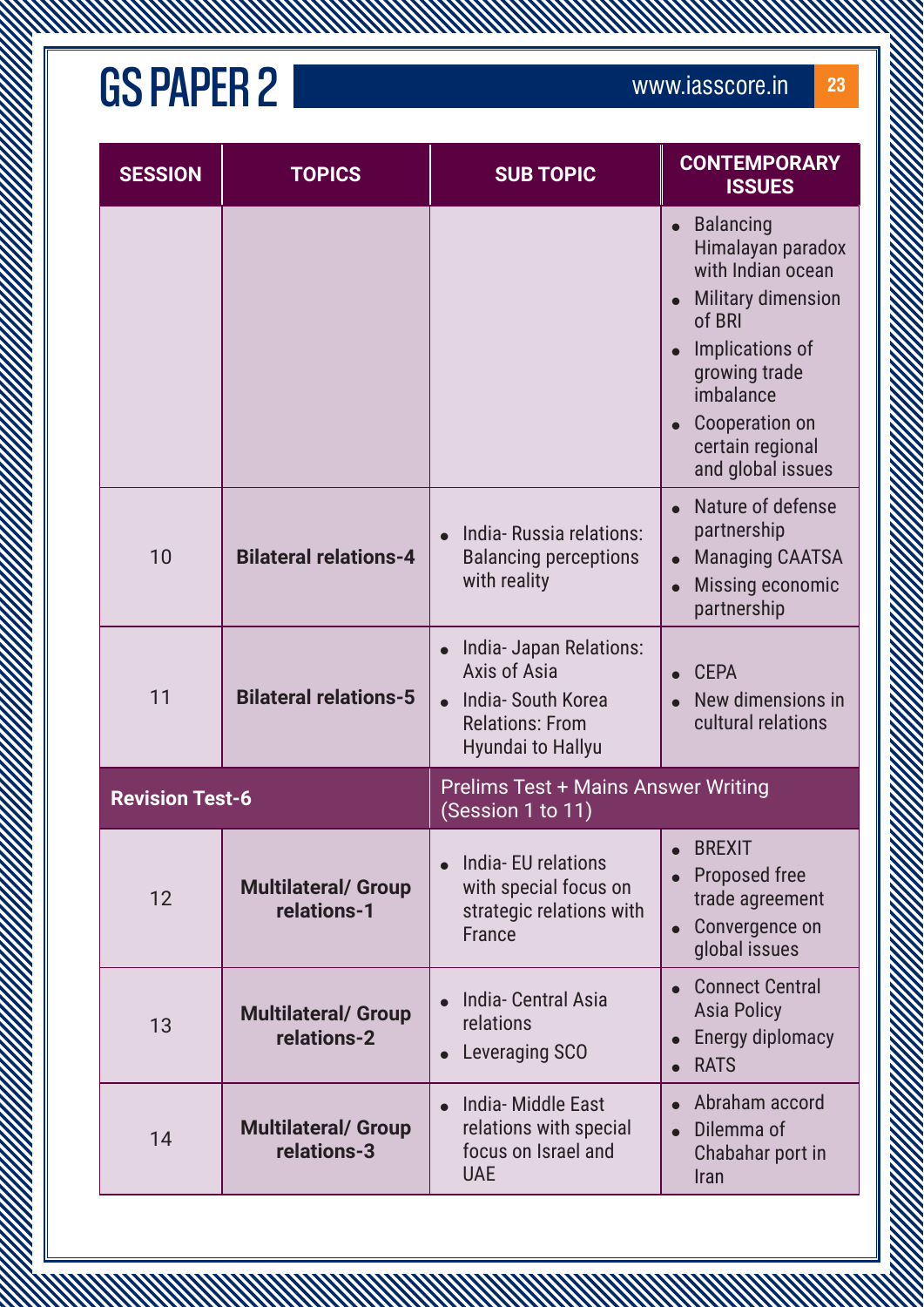#### **GSSCORE**

| <b>SESSION</b> | <b>TOPICS</b>                              | <b>SUB TOPIC</b>                                                                                                                                        | <b>CONTEMPORARY</b><br><b>ISSUES</b>                                                                                                    |
|----------------|--------------------------------------------|---------------------------------------------------------------------------------------------------------------------------------------------------------|-----------------------------------------------------------------------------------------------------------------------------------------|
|                |                                            | <b>Israel-Palestine</b><br>conflict                                                                                                                     | Multiple diplomatic<br>$\bullet$<br>challenges for<br>India                                                                             |
| 15             | <b>Multilateral/ Group</b><br>relations-4  | India-ASEAN relations<br>India-Vietnam defense<br>partnership                                                                                           | <b>EAS</b><br>ADMM+<br>Kra canal and<br>Malacca dilemma<br><b>Revisiting free</b><br>$\bullet$<br>trade agreement<br><b>RCEP</b>        |
| 16             | <b>Multilateral/ Group</b><br>relations-5  | India-Africa relations:<br><b>Rainbow relations</b>                                                                                                     | e-Africa<br>Showcasing soft<br>$\bullet$<br>power through<br>development<br>partnership<br>Vaccine diplomacy                            |
| 17             | <b>Indian diaspora</b>                     | Quality and quantity of<br>diaspora<br><b>USIBC: Diaspora as</b><br>pressure group<br>Foreign policy<br>$\bullet$<br>initiatives for Indian<br>diaspora | Nitagat law<br>Mode-4 services<br>and visa issues<br>Remittances                                                                        |
| 18             | <b>Global institutions/</b><br>platforms-1 | India and climate<br>change negotiations                                                                                                                | Paris climate deal<br><b>OSOWOG</b><br>COP-26, Glasgow<br>Net zero emission                                                             |
| 19             | <b>Global institutions/</b><br>platforms-2 | India in WTO:<br>Opportunities and<br>challenges                                                                                                        | Decline of WTO?<br>Controversy<br>on Indian food<br>subsidy<br>Special and<br>$\bullet$<br>differential<br>treatment<br>Mode-4 services |

A MARKA MARKA MARKA MARKA MARKA MARKA MARKA MARKA MARKA MARKA MARKA MARKA MARKA MARKA MARKA MARKA MARKA MARKA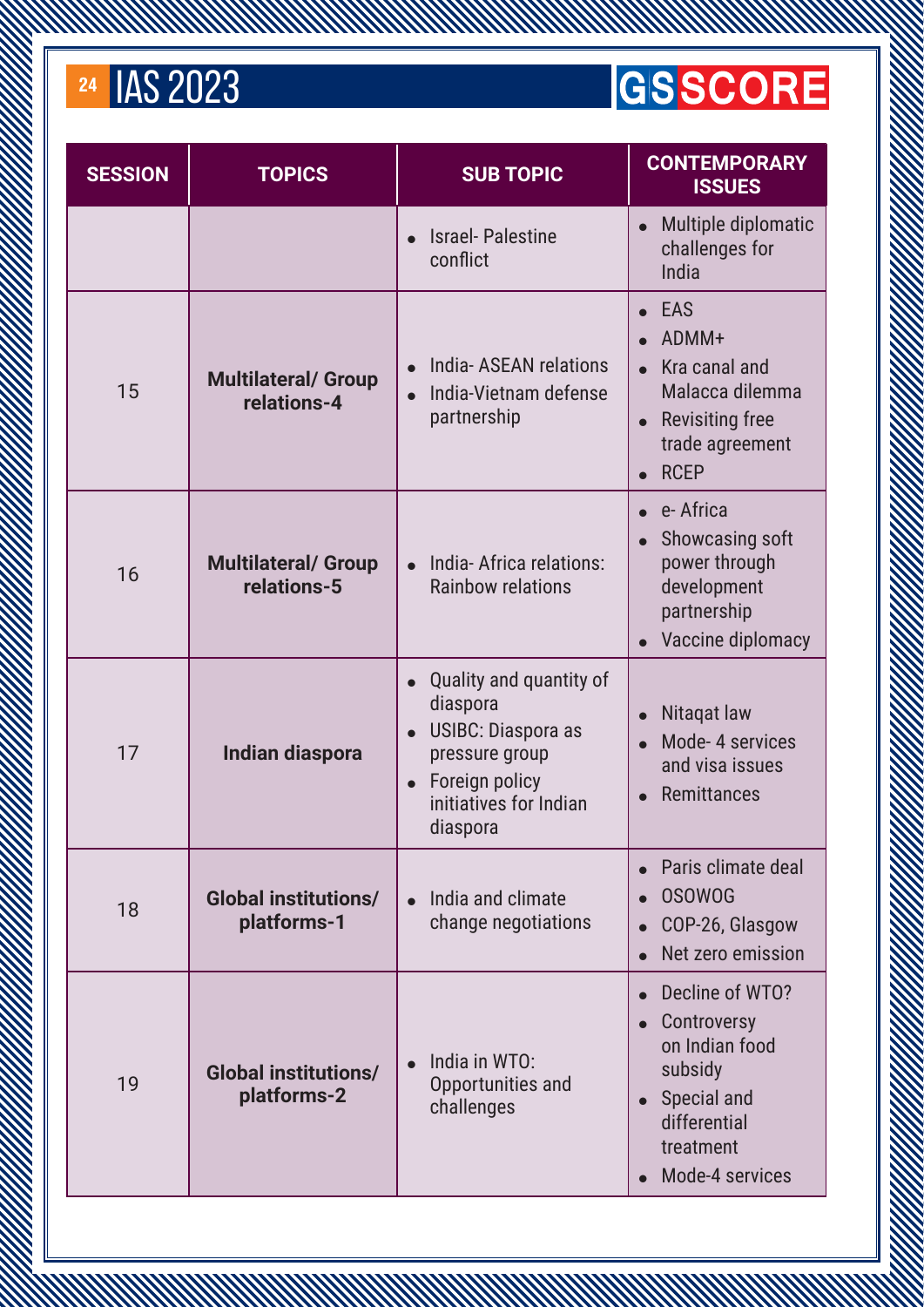| <b>SESSION</b>         | <b>TOPICS</b>                             | <b>SUB TOPIC</b>                                                                                                                                        | <b>CONTEMPORARY</b><br><b>ISSUES</b>                                                                                                 |
|------------------------|-------------------------------------------|---------------------------------------------------------------------------------------------------------------------------------------------------------|--------------------------------------------------------------------------------------------------------------------------------------|
| 20                     | <b>Global institutions/</b><br>platforms- | the United Nations and<br>specialized organs<br>• Special mandate of<br><b>Security Council</b>                                                         | <b>UNSC reforms</b><br>$\bullet$<br>Restoring<br>credibility of WHO<br>Roles and<br>functions of<br>UNESCO, ILO and<br><b>UNICEF</b> |
| <b>PT Special</b>      |                                           | International Organisations and their<br>Reports and Indices, Regional Organisations,<br><b>Conventions, Treaties and Important</b><br>Agreements, etc. |                                                                                                                                      |
| <b>Revision Test-7</b> |                                           | <b>Prelims Test + Mains Answer Writing</b><br>(Session 12 to 20)                                                                                        |                                                                                                                                      |
|                        |                                           | <b>AFTER PRELIMS</b>                                                                                                                                    |                                                                                                                                      |
|                        | Test 4                                    | <b>Constitution &amp; Polity</b>                                                                                                                        |                                                                                                                                      |
| Test 5                 |                                           | <b>Governance &amp; Social Justice</b>                                                                                                                  |                                                                                                                                      |
| Test 6                 |                                           | <b>International Relations</b>                                                                                                                          |                                                                                                                                      |
| Test <sub>7</sub>      |                                           | <b>Mock 1 Paper 2</b>                                                                                                                                   |                                                                                                                                      |
| Test <sub>8</sub>      |                                           | <b>Mock 2 Paper 2</b>                                                                                                                                   |                                                                                                                                      |

A MARTIN MARTIN STANDARD

**\*\*\*\*\*\*\*\*\*\***